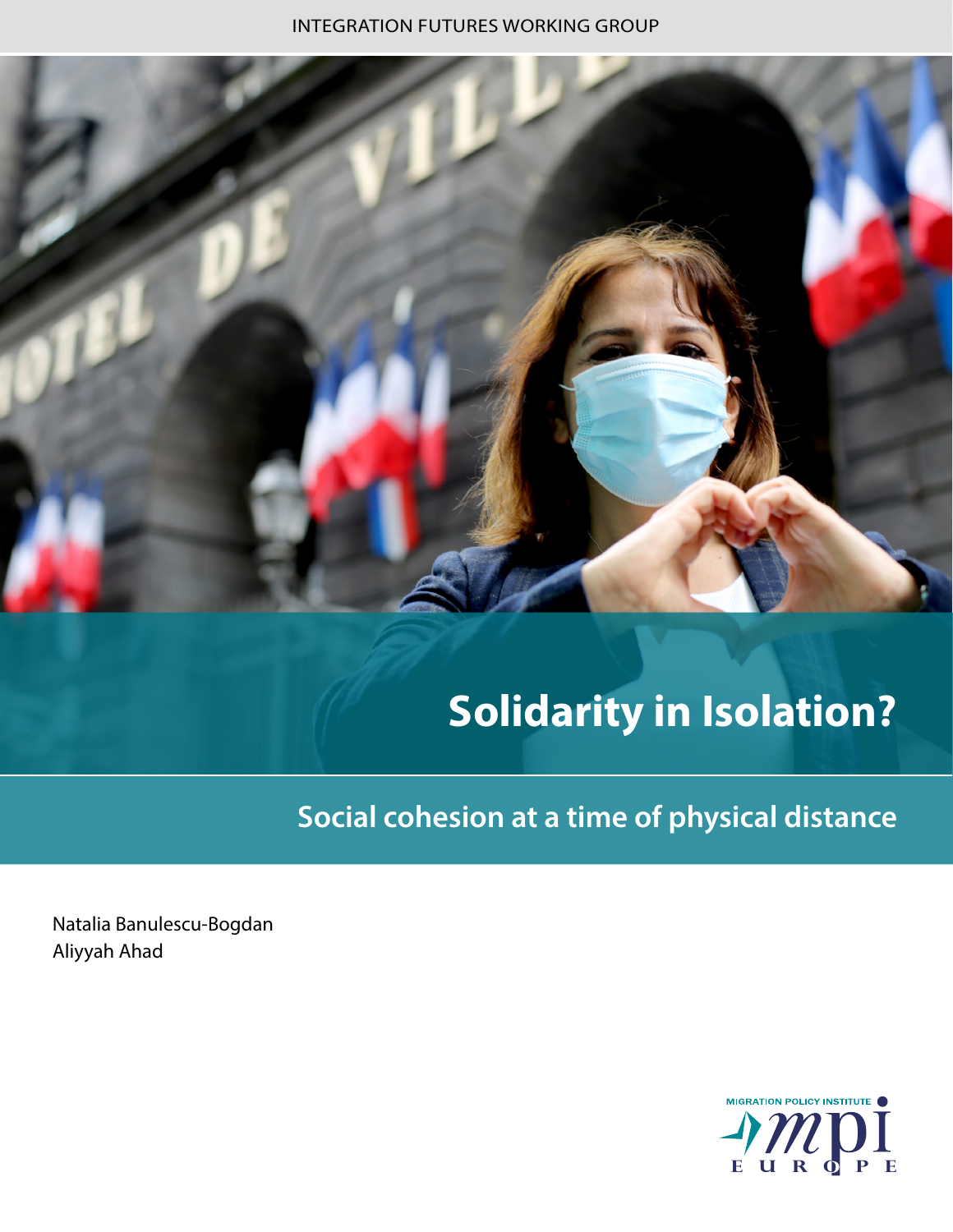INTEGRATION FUTURES WORKING GROUP

# **Solidarity in Isolation?**

# **Social cohesion at a time of physical distance**

Natalia Banulescu-Bogdan Aliyyah Ahad

July 2021



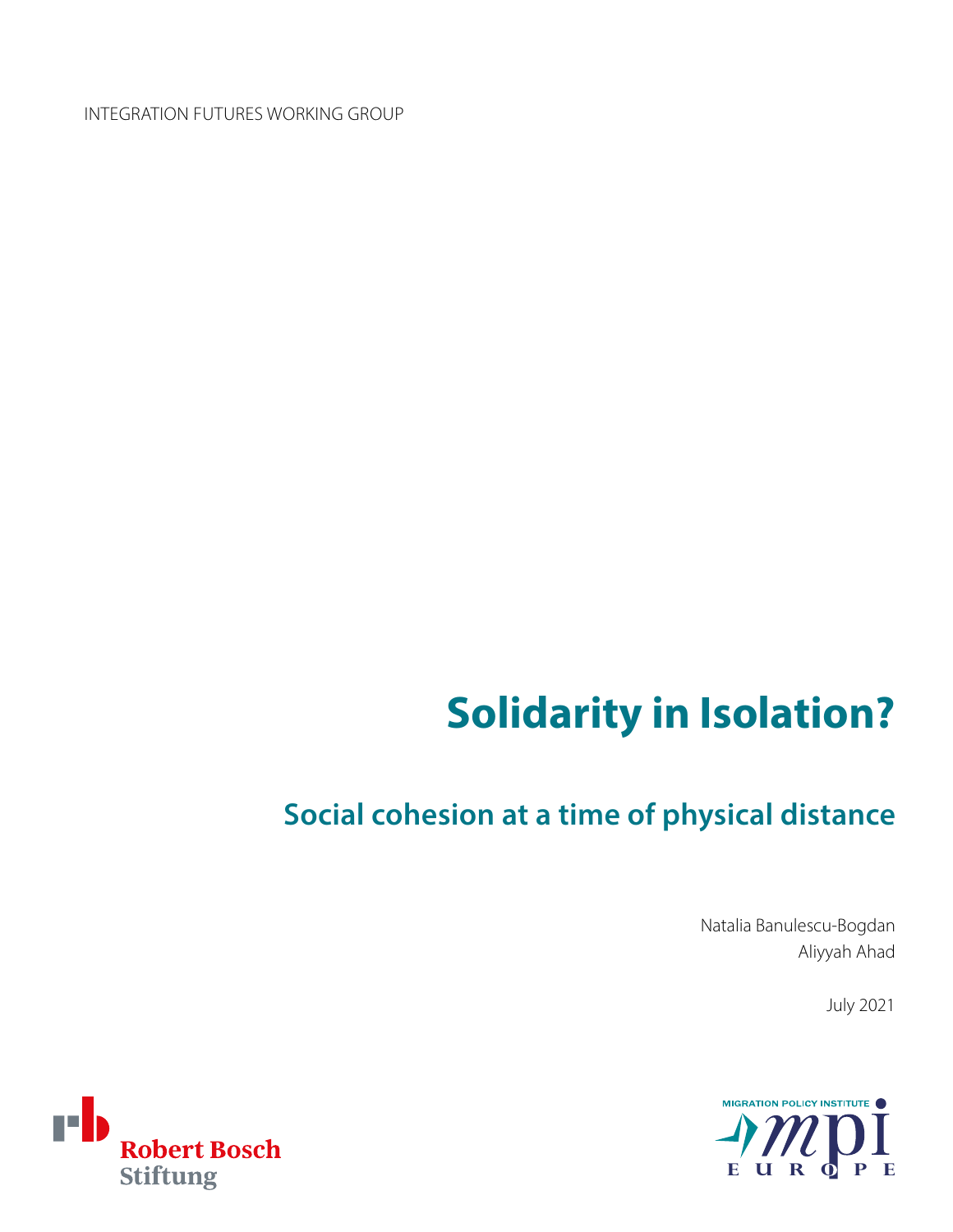# **Contents**

| $\mathbf{1}$ |                                                                                                                                               |                                                                               |  |
|--------------|-----------------------------------------------------------------------------------------------------------------------------------------------|-------------------------------------------------------------------------------|--|
| $2^{\circ}$  |                                                                                                                                               | How to Measure Social Cohesion and Assess Whether It Is in Danger 5           |  |
|              | А.<br>В.                                                                                                                                      | Virtual Immigrant Integration Activities Are Imperfect Substitutes for Social |  |
|              |                                                                                                                                               |                                                                               |  |
| $\mathbf{3}$ | <b>Conclusions and Policy Considerations for the Recovery <u>Conclusions</u> and Policy Considerations for the Recovery Considerations</b> 13 |                                                                               |  |
|              |                                                                                                                                               |                                                                               |  |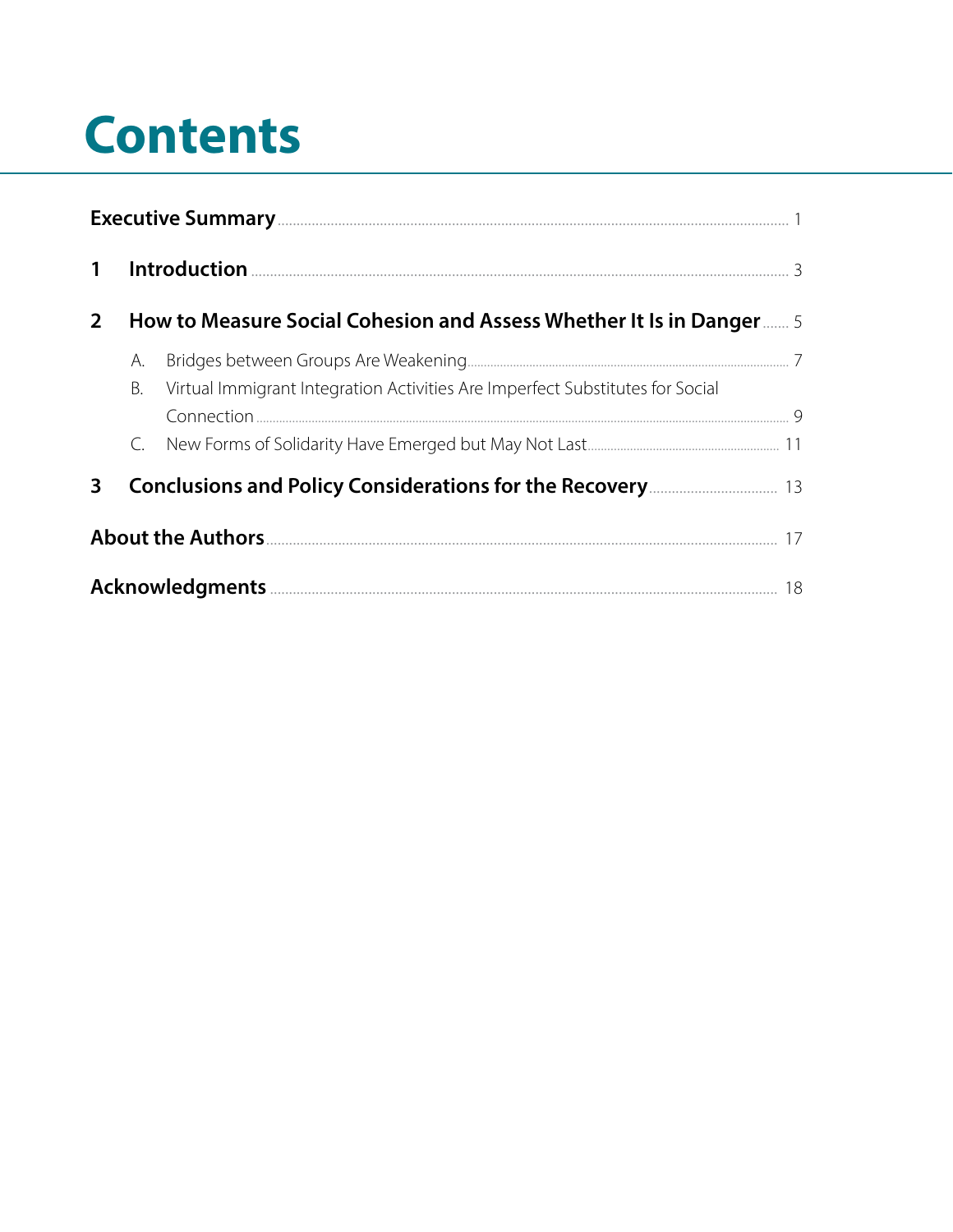### <span id="page-3-0"></span>**Executive Summary**

The novel coronavirus unleashed a social crisis as much as a public-health one. In the months before the first COVID-19 vaccines began to be distributed in the United States and Europe, societies' only defences involved adjusting the mechanics of human interaction: banning group gatherings, requiring face coverings, and imposing six feet of physical distance. These new rules of engagement transformed many of the core pillars of public life—including schools, libraries, and even parks. The vital human interaction that normally occurs in these spaces was redesigned around floor stickers marking six feet of distance, or relegated to two-dimensional video apps. Even as restrictions have begun to ease, there are some signs that social distance is here to stay. Many companies are embracing remote work and less travel, and social gatherings continue to unfold on laptop screens. This experiment in remapping social interactions may disproportionately affect those who were already at arm's length from key institutions, and there is a danger that groups already marked by distrust may drift farther apart.

More than one year after COVID-19 was first declared a pandemic in March 2020, there are still no clear answers on what effects both 'hard lockdowns' and intermittent cycles of social distancing and easing restrictions have had on the connective tissue that holds societies together. Social cohesion has always been difficult to measure, and the pandemic has not made it easier to evaluate. Specific questions have arisen over whether any temporary gains in social capital or 'togetherness' are sustainable or evenly dispersed, or whether losses

*In the months before the first COVID-19 vaccines began to be distributed in the United States and Europe, societies' only defences involved adjusting the mechanics of human interaction.*

are more deeply affecting already marginalised communities. And while an upswell of volunteering and mutual aid initiatives created vital bridges during periods of lockdown, it is unclear the extent to which these emergency efforts can be woven into the permanent fabric of society. It remains to be seen whether societies are building new social infrastructure that will carry into the recovery (rather than temporary fixes)—and if so, whether all groups are equally equipped to effectively leverage these new virtual tools.

This report analyses the pandemic's effects on social cohesion in Europe and North America by looking at two dimensions: social capital (the networks between and among groups that facilitate cooperation) and social infrastructure (the physical places and services that bring people together and thus create the conditions for social bonds). It identifies three trends:

**1 Bridges between groups are weakening.** The temporary closures of key pillars of public life (such as schools and libraries) dealt a blow to the spontaneous, casual encounters that once built bridges between disparate groups. Other forms of connection have taken their place. But evidence suggests that interactions have become more concentrated within existing networks, reinforced by digital platforms much better suited to maintaining relationships than to building them from scratch. This means that the important grooves already established in people's lives—relationships with close friends and family—have been etched more deeply, but more distant connections have become harder to form.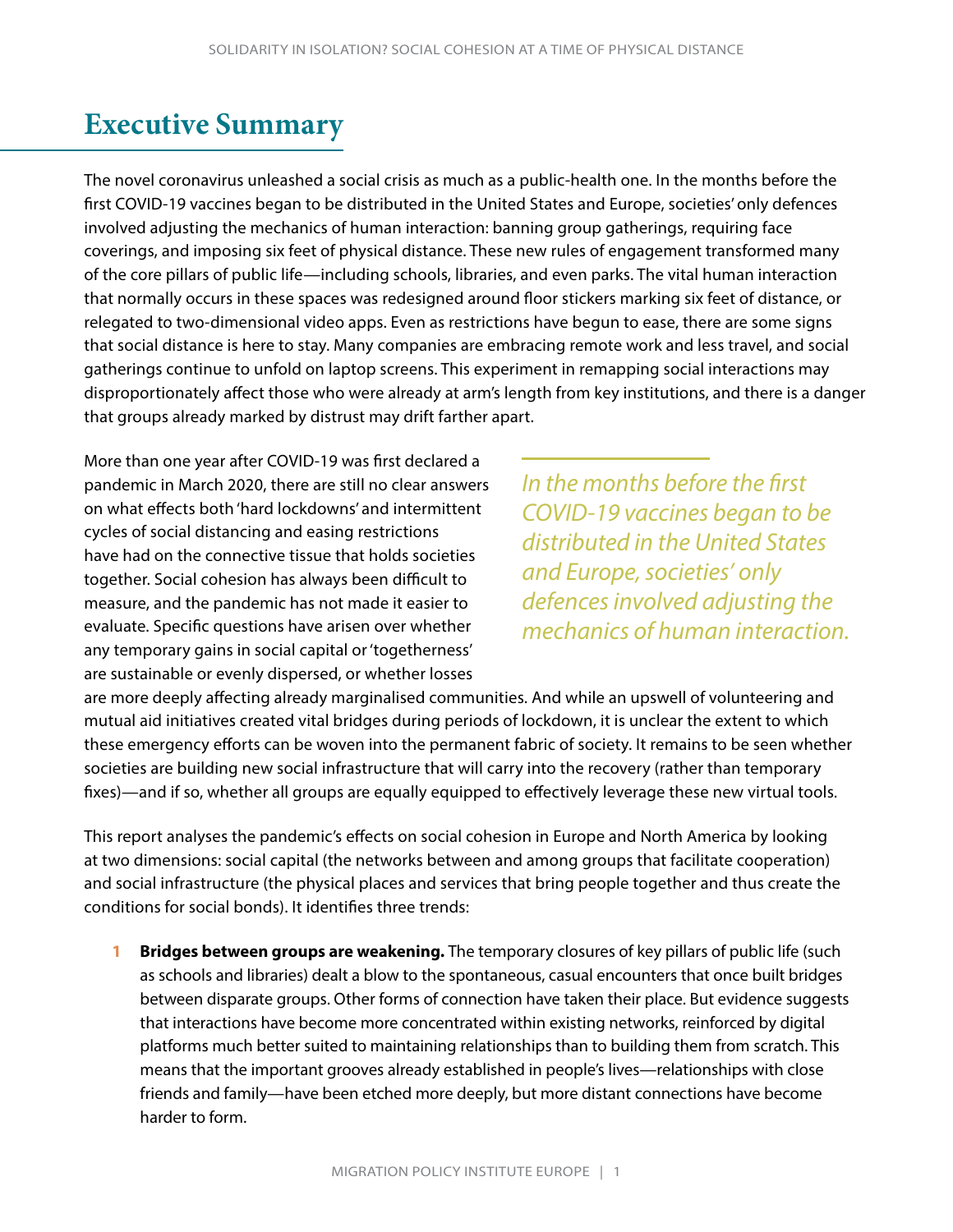- **2 Virtual immigrant integration activities are imperfect substitutes for social connection.**  Language instruction programmes and job-focused trainings have slowly made the leap to the digital world, but online courses may capture only a fraction of what in-person programming is able to achieve—and some components (such as fostering interaction among groups) simply cannot be recreated online. These shortfalls will likely be felt most acutely by vulnerable groups who already face high barriers to integration, and particularly by those that lack both access to and the skills to effectively use technology, further exacerbating intercultural distance and inequality.
- **3** New forms of solidarity in isolation have emerged but may not last. Bursts of mutual aid and volunteering amid crisis have offered a crucial lifeline to people in need, and in some cases, it has knit together disparate communities. But while the informality of these initiatives allowed them to be nimble and bypass some standard bureaucratic hurdles, this spontaneity may also be a barrier to long-term funding and sustainability. They also face the very real challenge of volunteer burnout in a prolonged crisis. Finally, and perhaps most importantly, patchwork solutions forged in crisis may be better suited to the provision of emergency assistance than to addressing deeper structural needs.

As vaccination campaigns gain strength and countries begin to ease restrictions, the recovery must consider not only public and economic health, but the social health of communities as well. To do this, this report recommends three key principles:

- ► **Strengthening social capital should be built into recovery plans.** Evidence shows that communities with high levels of social capital are more resilient to crisis over the long term. Investing in social connections should therefore be considered a critical tool alongside investing in jobs and physical health, rather than an afterthought—especially for those farthest from opportunity. This requires inclusive, consultative processes to uncover different priorities and needs. And it means that policymakers need to find ways to measure the impact of social investments.
- ► **Policymakers should consider the 'signalling' power of how resources are allocated.** There may be fierce resistance to allocating more resources to certain groups (including immigrants) over others at a time when every corner of society is feeling the impact of the pandemic and lockdowns. Policies that mainstream relief to all vulnerable groups and that invest in public goods accessible to all (such as parks and libraries) can avoid seeding resentment and competition.

► **Communities should focus on economic recovery measures that also bolster social infrastructure.** As governments gradually lift restrictions, social well-being should be considered alongside economic goals. In most places, the economic recovery has taken precedence—with restaurants coming before libraries—but deconfinement plans that only look at economics may miss the broader functions of public places. Reopening a library is not just about allowing people to borrow books. It is also about creating the space for community, information-sharing, and referrals to other services. As societies consider new efficiencies that can be gained through digital platforms and remote work, more attention should be paid to assessing the social costs.

If policymakers are to avoid a potential 'social recession', they must act quickly to understand the ways the pandemic has challenged social cohesion and what strategies can be deployed to boost resilience as countries emerge from the crisis.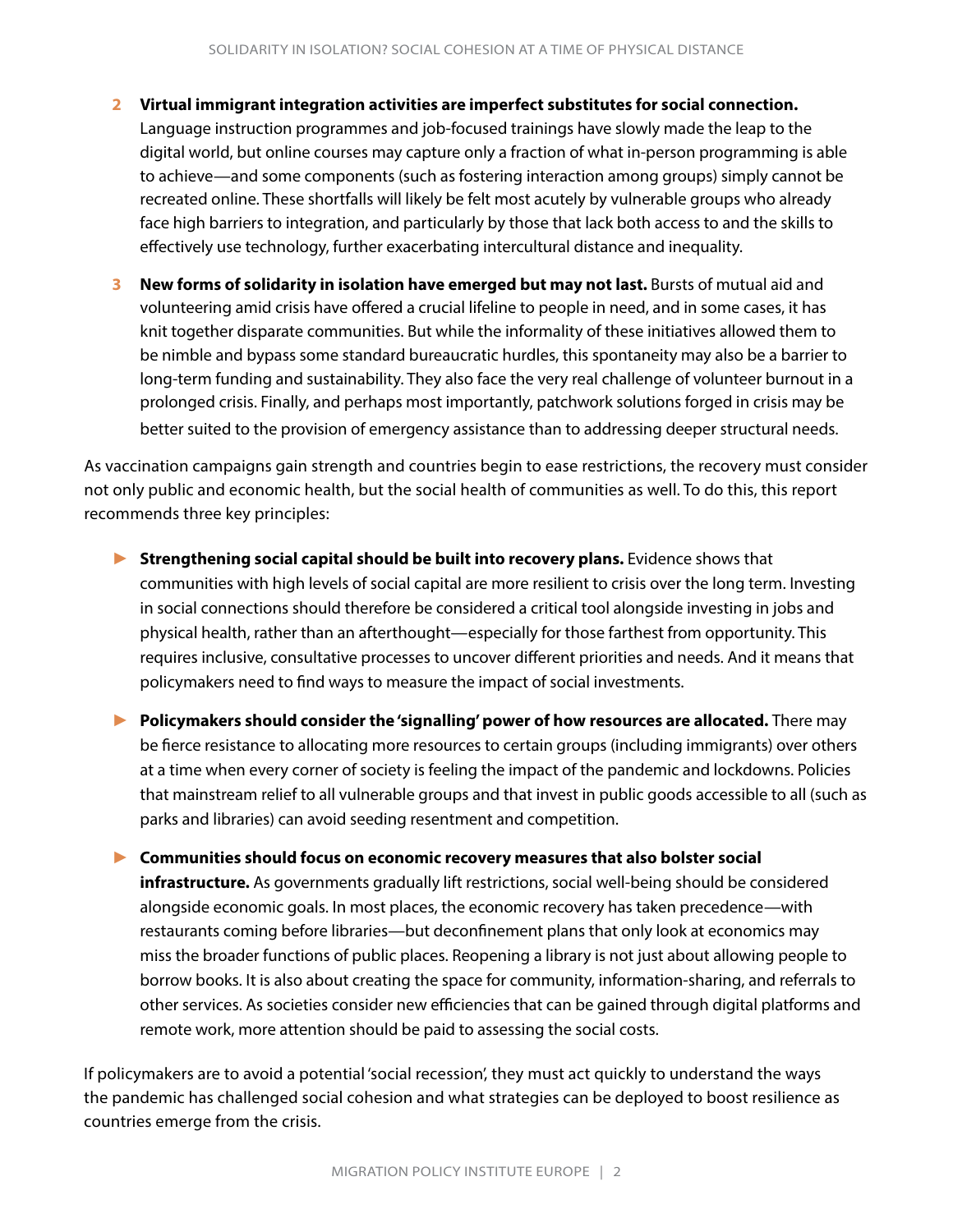## <span id="page-5-0"></span>**1 Introduction**

The global pandemic has laid bare existing fissures and inequalities in immigrant-receiving societies. The virus has disproportionately affected certain groups, including those with constrained mobility or precarious legal status and those who by virtue of their occupation are on the frontlines of the COVID-19 response.<sup>1</sup> But at the same time, it has had a levelling effect on otherwise highly unequal societies in Europe and North America by uniquely demonstrating that communities are only as strong—and healthy—as their most marginalised. The collective threat posed by COVID-19 has required an unprecedented level of social solidarity in long-polarised and individualised societies. But while the pandemic has put everyone in the same storm, they are not necessarily in the same boat.

This has unveiled a paradox. At a moment that begs for solidarity, there has been fierce counter-pressure to turn inward. Since the onset of the pandemic, nearly every country in the world has imposed restrictions on mobility<sup>2</sup> and conceded that physical distance from others is a necessary ingredient for physical health. While these emergency measures have undoubtedly been necessary to mitigate domestic disease spread and delay

*While the pandemic has put everyone in the same storm, they are not necessarily in the same boat.*

international transmission,<sup>3</sup> their spillover effects on societal health have yet to be fully realised. Global lockdowns have radically transformed nearly every pillar of society, including work, education, religious practice, and leisure. The centrepieces of community life that seeded meaningful interactions among different groups—schools, businesses, places of worship, libraries, and community festivals—have been forced to shutter. To compensate for in-person limitations, apps have been invented overnight to connect people across physical space. But these virtual platforms are not always accessible or desirable to those who may need social connections the most.

Even as face-to-face contact was dramatically curtailed, there are some indications that social capital has increased, notably through blossoming mutual aid initiatives across the globe. Voluntary schemes to support neighbours with material needs (such as buying groceries and cooking meals) as well as to offer psycho-emotional support to elderly or confined neighbours proliferated at the start of the pandemic, though not all have lasted. The question is whether and how these efforts can be sustained: Will new forms of connection and solidarity become enshrined in institutions or social norms, rather than just in a smattering of new apps? Or will the enthusiasm fizzle out once the peak of the crisis has passed?

<sup>1</sup> The Organisation for Economic Cooperation and Development (OECD) found that immigrants across several European countries have a higher risk of infection and mortality, despite being younger on average. For example, in the United Kingdom, the death rate for Black and Pakistani Britons is more than 2.5 times that of White Britons; and in a refugee camp in Baden-Wurttemberg, Germany, nearly half of its 600 residents tested positive for COVID-19. See OECD, '[What Is the Impact of the COVID-19 Pandemic on](http://www.oecd.org/coronavirus/policy-responses/what-is-the-impact-of-the-covid-19-pandemic-on-immigrants-and-their-children-e7cbb7de/)  [Immigrants and Their Children?](http://www.oecd.org/coronavirus/policy-responses/what-is-the-impact-of-the-covid-19-pandemic-on-immigrants-and-their-children-e7cbb7de/)', updated 19 October 2020; Haroon Siddique, '[British BAME Covid-19 Death Rate "More Than Twice](https://www.theguardian.com/world/2020/may/01/british-bame-covid-19-death-rate-more-than-twice-that-of-whites)  [That of Whites"'](https://www.theguardian.com/world/2020/may/01/british-bame-covid-19-death-rate-more-than-twice-that-of-whites), *The Guardian*, 1 May 2020; Nikolaj Nielsen, '[Half of Refugees at German Camp Test Covid-19 Positive'](https://euobserver.com/coronavirus/148072), EU Observer, 16 April 2020.

<sup>2</sup> In April 2020, an estimated nine-tenths of the world's population lived in a country with partially or fully closed borders. See John Gramlich, '[20 Striking Findings from 2020'](https://www.pewresearch.org/fact-tank/2020/12/11/20-striking-findings-from-2020/), Pew Research Center, 11 December 2020.

<sup>3</sup> Studies have shown that travel restrictions delay (by a matter of weeks) rather than prevent the arrival of disease. See Matteo Chinazzi et al., '[The Effect of Travel Restrictions on the Spread of the 2019 Novel Coronavirus \(COVID-19\) Outbreak](https://science.sciencemag.org/content/368/6489/395)', *Science* 368, no. 6489 (2020): 395–400; Michael Clemens and Thomas Ginn, ['Global Mobility and the Threat of Pandemics: Evidence from Three](https://www.cgdev.org/publication/global-mobility-and-threat-pandemics-evidence-three-centuries)  [Centuries'](https://www.cgdev.org/publication/global-mobility-and-threat-pandemics-evidence-three-centuries) (working paper 560, Center for Global Development, Washington, DC, December 2020).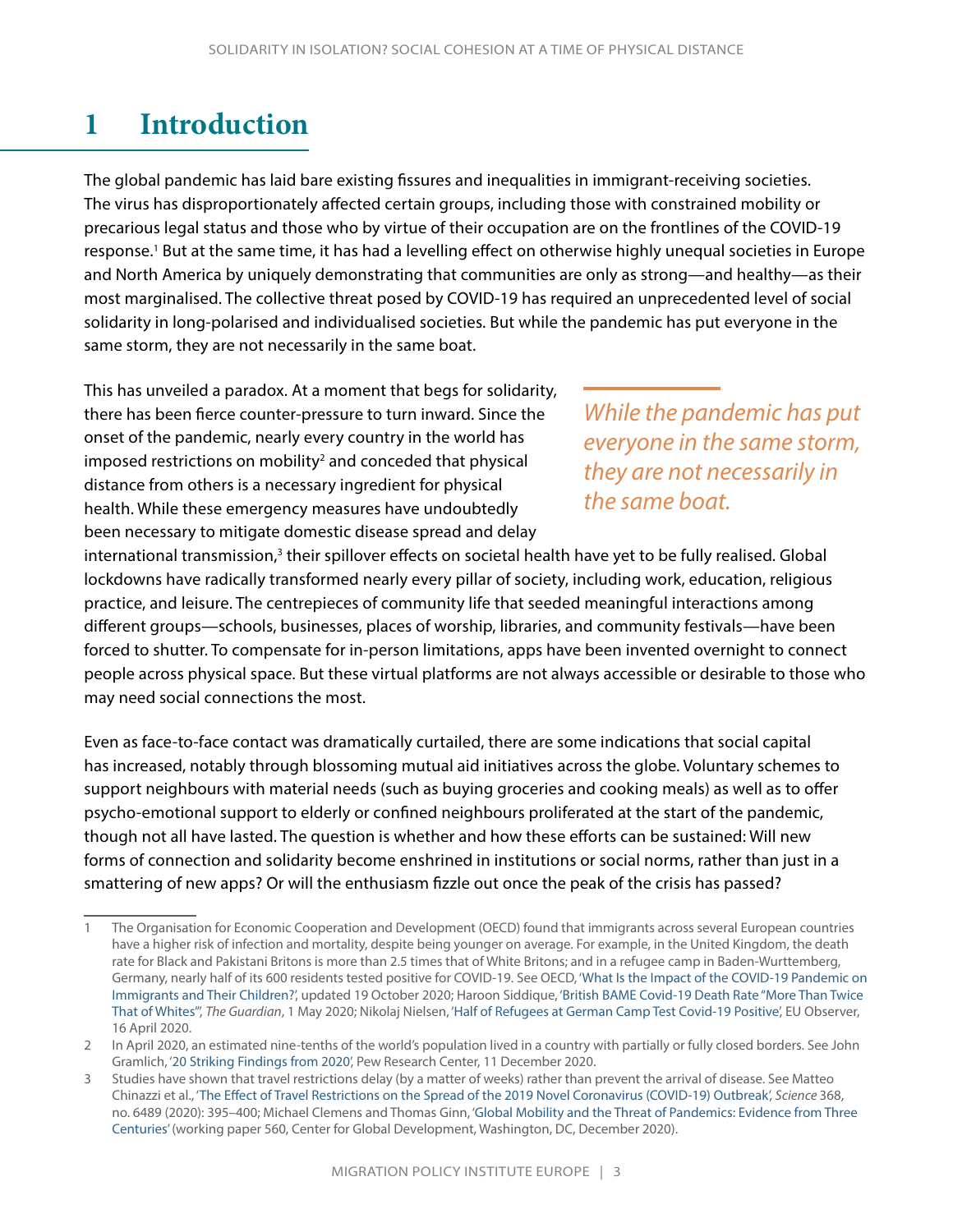But just as quickly as some have rushed to help, others have cast blame on 'outsiders'. In contrast to natural disasters, which are 'nobody's fault', the spread of communicable disease has a long history of being blamed on specific groups. Fearful publics searching for answers have fallen into well-trodden historical grooves and pointed fingers at foreigners. In the current pandemic, this began with anti-Asian rhetoric and violence across Europe and North America (a trend that has persisted<sup>4</sup>), and it has subsequently extended to other visibly different and vulnerable communities, such as migrants and refugees, who have been scapegoated based on perceptions of their role in bringing and spreading disease.<sup>5</sup> And the ambiguous nature of a crisis with no timeline—or clear end—has caused even more panic and uncertainty, especially as new variants of the virus complicate the otherwise stunning success story of vaccine development. This has been compounded by a flood of misinformation and conspiracy theories, which have found fertile ground amid social upheaval, the increased reliance on social media during lockdown, and the lack of peer-to-peer interactions that might mitigate (or at least put into question) information from unvetted sources.

Perhaps the most striking element of this crisis and its effect on how societies function—is that the 'coming together' that typically follows in the wake of a disaster has been mostly off limits. Physical connection, the most human response to collective adversity, has been out of reach during long periods of lockdown, social distancing, and remote work and learning. And the virtual stopgaps that have filled its

*Physical connection, the most human response to collective adversity, has been out of reach during long periods of lockdown, social distancing, and remote work and learning.*

place have not been equally accessible to all. The full consequences of societies living mostly apart for the year between when COVID-19 was declared a pandemic in March 2020 and when vaccination campaigns began to pick up speed in early 2021 are still unknown, and they may not fully manifest for months or years to come. Yet we can already discern several trends and begin to analyse their effects on immigrant-receiving societies.

While many attempts to measure social cohesion focus on concrete individual outcomes, such as educational attainment and employment levels, this report looks instead at the role of intergroup dynamics. Robust social networks and mutual trust among members of a society—what is often termed social

<sup>4</sup> A study found that hate crimes targeting Asians in 16 of the largest U.S. cities increased by 149 per cent in 2020. See Center for the Study of Hate and Extremism, ['Anti-Asian Prejudice March 2020'](https://www.csusb.edu/sites/default/files/FACT%20SHEET-%20Anti-Asian%20Hate%202020%203.2.21.pdf) (fact sheet, Center for the Study of Hate and Extremism, San Bernardino, CA, 2 March 2021).

<sup>5</sup> Xenophobic messaging and hate crimes have been on the rise. These include, for instance, anti-Chinese violence, stigmatising certain groups, and associating migrant agricultural labour with disease (even in countries such as Ireland with less robust anti-immigration movements). See Rory Carroll, Sam Jones, Lorenzo Tondo, Kate Connolly, and Kit Gillet, '[Covid-19 Crisis Stokes](https://www.theguardian.com/world/2020/may/11/covid-19-crisis-stokes-european-tensions-over-migrant-labour)  [European Tensions over Migrant Labour'](https://www.theguardian.com/world/2020/may/11/covid-19-crisis-stokes-european-tensions-over-migrant-labour), *The Guardian,* 11 May 2020. As countries begin to reopen their borders, some politicians have scapegoated migrants and asylum seekers for spreading the disease. For example, Texas Governor Greg Abbott blamed the Biden administration for releasing migrants and asylum seekers into the state, claiming they were 'exposing Texans to Covid'. See CNBC, ['Texas Gov. Greg Abbott on His Decision to Lift Covid Safety Restrictions',](https://www.cnbc.com/video/2021/03/04/texas-governor-greg-abbott-lift-covid-restrictions.html) CNBC, 4 March 2021. Scapegoating also occurred at the beginning of the pandemic. In March 2020, Hungarian Prime Minister Viktor Orbán stated, 'We are fighting a two-front war, one front is called migration, and the other one belongs to the coronavirus, there is a logical connection between the two, as both spread with movement'. See Tim Hume, ['Coronavirus Is Giving Europe's Far Right the Perfect Excuse to Scapegoat Refugees](https://www.vice.com/en/article/884bvv/coronavirus-is-giving-europes-far-right-the-perfect-excuse-to-scapegoat-refugees)', Vice News, 19 March 2020.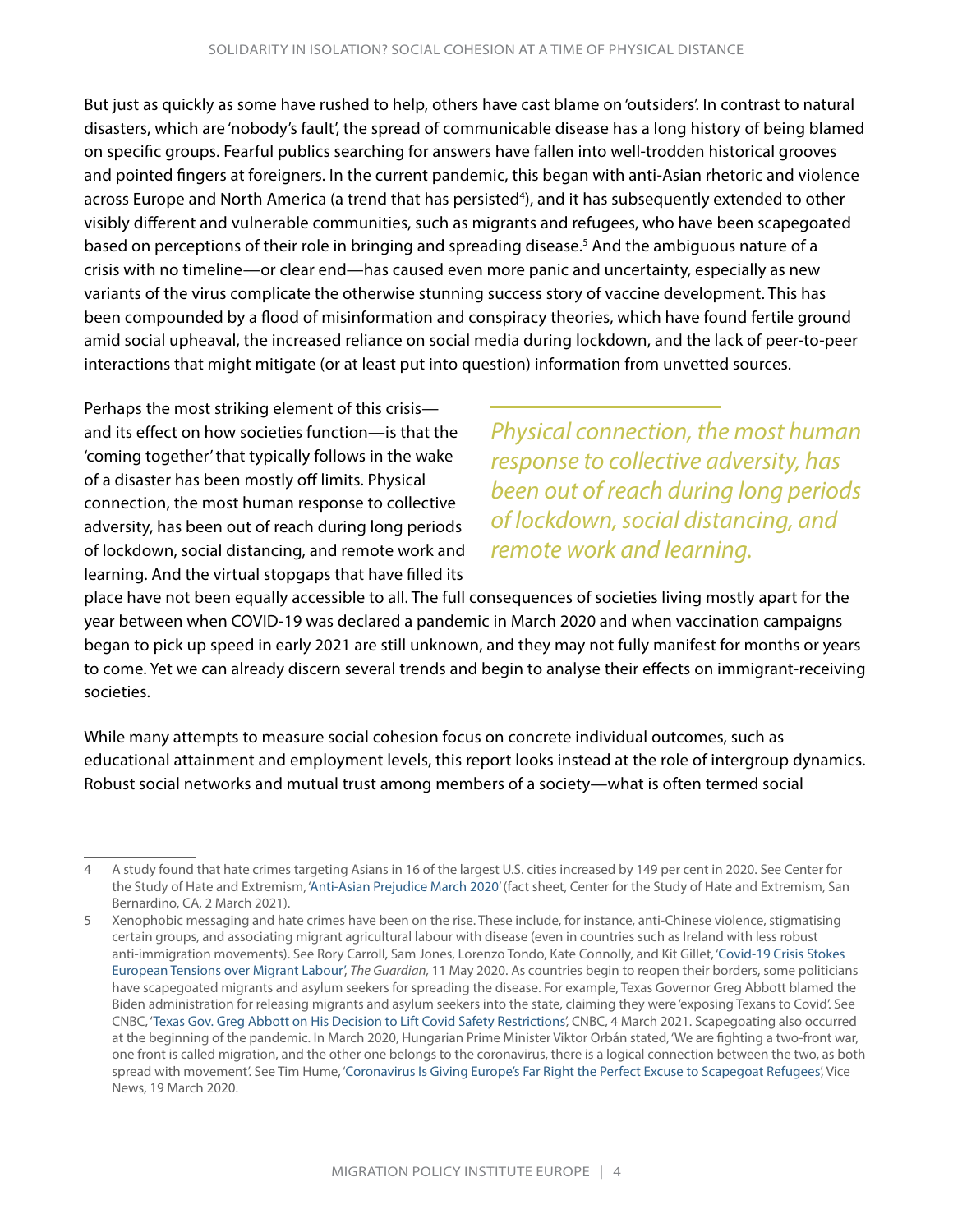<span id="page-7-0"></span>capital<sup>6</sup>—is instrumental in driving both individual and community well-being. Cohesion depends on the depth and breadth of social bonds and more subjective feelings of solidarity (such as loyalty and a sense of 'togetherness'),<sup>7</sup> along with the social infrastructure<sup>8</sup> (such as libraries and schools) that facilitate these connections. This report explores how to assess the pandemic's effects on social capital and infrastructure, and presents an initial analysis of how and where social cohesion is in peril and where it may actually be gaining strength.

# **2 How to Measure Social Cohesion and Assess Whether It Is in Danger**

While there is no universally accepted definition of social cohesion,<sup>9</sup> it generally refers to the glue that binds different people and groups within a society. Achieving it requires a mix of ingredients that can bolster cooperation and minimise conflict. But getting the recipe right (and tweaking it for different contexts) remains an imperfect science. For this reason, social cohesion is sometimes easiest to identify by its absence, such as through measurable disparities in income and mortality, uneven political participation, the absence of trust in institutions and community members, or ethnicity- and class-based tensions. Even before the spread of COVID-19, there were concerns that social cohesion was on the wane.<sup>10</sup> Increasing diversity (particularly in places underprepared to manage it) has long been blamed for undermining social ties. Entrenched differences, mistrust, and concerns over immigrant communities living parallel lives have put

<sup>6</sup> The term 'social capital' was popularised by political scientist Robert Putnam, who in his 1995 essay defined it as 'features of social organisation such as networks, norms, and social trust that facilitate coordination and cooperation for mutual benefit'. See Robert D. Putnam, 'Bowling Alone: America's Declining Social Capital', *Journal of Democracy* 6, no. 1 (1995): 65–78. It is typically understood to include three categories: (1) bonds (relationships with people who share the same identity); (2) bridges (relationships with people outside one's circle of identity); and (3) linkages (relationships with people farther up or down the social ladder). See OECD, *[The Well-Being of Nations: The Role of Human and Social Capital](https://www.oecd.org/site/worldforum/33703702.pdf)* (Paris: OECD Publishing, 2001).

<sup>7</sup> Neli Demireva, '[Immigration, Diversity and Social Cohesion'](https://migrationobservatory.ox.ac.uk/wp-content/uploads/2016/04/Briefing-Immigration-Diversity-and-Social-Cohesion.pdf) (briefing, University of Oxford, The Migration Observatory, Oxford, UK, 2019); Jane Jensen, *[Defining and Measuring Social Cohesion](https://www.files.ethz.ch/isn/151856/Jenson%20ebook.pdf)* (London: Common Wealth Secretariat and United Nations Research Institute for Social Development, 2010); Christian Albrekt Larsen, *[Social Cohesion: Definition, Measurement and Developments](https://www.un.org/esa/socdev/egms/docs/2014/LarsenDevelopmentinsocialcohesion.pdf)* (Aalborg, Denmark: Aalborg University, Centre for Comparative Welfare Studies, 2014).

<sup>8</sup> Eric Klinenberg, *Palaces for the People: How Social Infrastructure Can Help Fight Inequality, Polarization, and the Decline of Civic Life*  (New York: Broadway Books, 2018).

<sup>9</sup> The Council of Europe defines social cohesion as 'the capacity of a society to ensure the well-being of all its members—minimising disparities and avoiding marginalisation' with the following characteristics: (1) reciprocal loyalty and solidarity, (2) strength of social relations and shared values, (3) sense of belonging, (4) trust among individuals of society (the community), and (5) reduction of inequalities and exclusion. See Committee of Ministers of the Council of Europe*, [New Strategy and Council of Europe Action Plan](https://www.coe.int/t/dg3/socialpolicies/socialcohesiondev/source/2010Strategy_ActionPlan_SocialCohesion.pdf)  [for Social Cohesion](https://www.coe.int/t/dg3/socialpolicies/socialcohesiondev/source/2010Strategy_ActionPlan_SocialCohesion.pdf)* (Strasbourg: Council of Europe, 2010). The OECD says that a cohesive society is one which 'works towards the well-being of all its members, fights exclusion and marginalisation, creates a sense of belonging, promotes trust, and offers its members the opportunity of upward mobility'. See OECD, *[Perspectives on Global Development 2012: Social Cohesion in a Shifting](https://www.oecd-ilibrary.org/development/perspectives-on-global-development-2012_persp_glob_dev-2012-en)  [World](https://www.oecd-ilibrary.org/development/perspectives-on-global-development-2012_persp_glob_dev-2012-en)* (Paris: OECD Publishing, 2011). Xavier Fonseca, Stephan Lukosch, and Frances Brazier's review of social cohesion literature discusses cohesion at three levels: individual, community, and institutional. See Xavier Fonseca, Stephan Lukosch, and Frances Brazier, '[Social Cohesion Revisited: A New Definition and How to Characterize It'](https://www.tandfonline.com/doi/full/10.1080/13511610.2018.1497480), *The European Journal of Social Science Research* 32, no. 2 (2019): 231–53.

<sup>10</sup> A book of case studies on diverse democracies published in 2019 found that political polarisation is on the rise globally and 'reverberates throughout the society as a whole, poisoning everyday interactions and relationships'. See Thomas Carothers and Andrew O'Donohue, '[How to Understand the Global Spread of Political Polarization'](https://carnegieendowment.org/2019/10/01/how-to-understand-global-spread-of-political-polarization-pub-79893), Carnegie Endowment for International Peace, 1 October 2019. According to More in Common, only 37 per cent of Americans surveyed in July–August 2020 agreed that 'most people can be trusted', and 34 per cent said there is no community where they have a strong sense of belonging. See Dan Vallone et al., *[Two Stories of Distrust in America](https://www.moreincommon.com/our-work/publications/)* (New York: More in Common, 2021). By June 2021, a Pew survey found a median of 61 per cent of respondents across 17 advanced economies said they were more divided than before the outbreak. See Kat Devlin, Moira Fagan, and Aidan Connaughton, '[People in Advanced Economies Say Their Society Is More Divided Than Before Pandemic](https://www.pewresearch.org/global/2021/06/23/people-in-advanced-economies-say-their-society-is-more-divided-than-before-pandemic/)', Pew Research Center, 23 June 2021.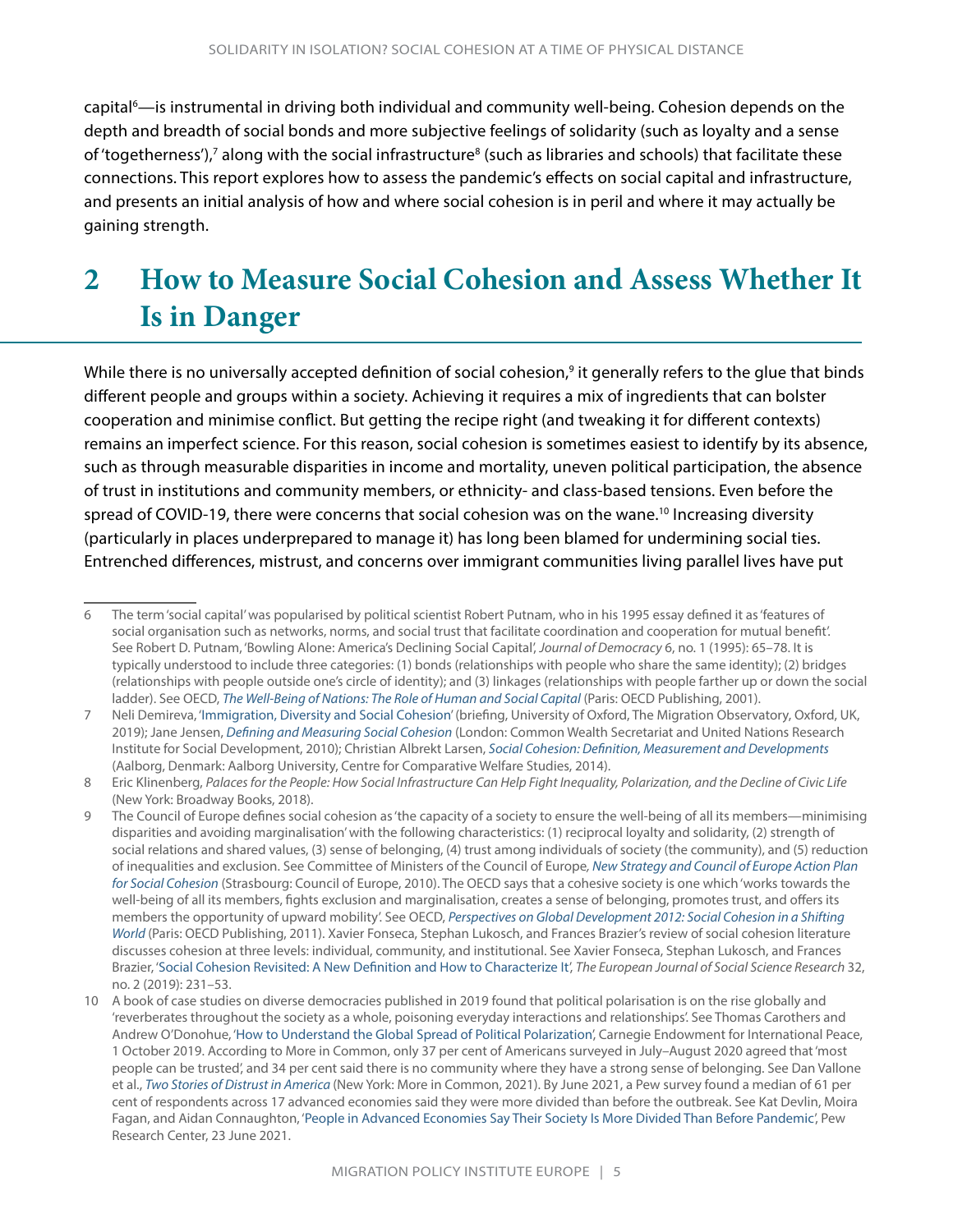wind in the sails of nativist populist politicians over the past decade, and deep polarisation has become an accepted (if not welcomed) facet of modern life.

With many communities only recently easing out of lockdown (with schools, cafes, and tourism beginning a tentative return to normal as of Summer 2021), the full impacts of pandemic-related distancing measures on social cohesion are not yet fully apparent. Much of the existing research tends to concentrate on the first few months of 'hard' lockdown, rather than the ongoing cycles of easing and tightening restrictions.11 Assessing their effects on this already complex landscape is even more complicated, given more and more interactions are taking place online and across borders rather than in person and within a particular geographic space.

Some empirical efforts to monitor the impact of lockdowns on society are already underway. For example, the UK All Party Parliamentary Group on Social Integration published a report in 2020 that found that while the pandemic had a unifying effect early in lockdown, it also created community tensions around perceptions that some groups were not social distancing.12 A 2020 More in Common report on the various impacts of COVID-19, based on a survey of 14,000 people in six European countries and the United States, similarly found an immediate surge in feelings that 'we're all in it together', but also that respondents held inaccurate perceptions about the degree to which others were not following public-health guidelines.<sup>13</sup> Beyond surveys and attitudinal polls, another way to assess the strength of social bonds and mutual trust when much social mixing has been paused is looking at volunteering and mutual aid—some of the only forms of community engagement still accessible to many people. The willingness to expend resources to pursue collective goals, especially at a time of economic pain and uncertainty, may be a good proxy for community strength and resilience (as explored in detail in Section 2.C.).

In addition to the strength of relationships, another important 'soft' measure of cohesion is common identity, values, and feelings of belonging, which are often among the hardest to quantify. National identity is already hard to articulate in terms specific enough to be meaningful yet general enough to be inclusive, $14$ and some researchers have questioned whether a common identity is still an appropriate marker of social cohesion in multicultural societies.15 Many surveys have attempted to measure how feelings of belonging have changed as a result of COVID-19, with some finding that the pandemic has had a unifying effect (as mentioned above) but others finding evidence of increased discrimination.16 But an even more difficult

<sup>11</sup> One exception is the Coping with COVID-19 project in France, where researchers repurposed an existing longitudinal panel survey. While respondents' well-being increased during the Spring 2020 lockdown, albeit unequally, by the Autumn 2020 lockdown there was a drop in well-being and increase in stress. As the pandemic progressed, respondents reported lower levels of social connection, particularly in the second half of 2020. See Jen Schradie et al., '[The Covid Year in France: A Tale of Two Lockdowns](https://zenodo.org/record/4383162)' (policy brief, Sciences Po, Paris, 2020).

<sup>12</sup> All Party Parliamentary Group on Social Integration, *[Social Connection in the COVID-19 Crisis](http://www.britishfuture.org/wp-content/uploads/2020/05/Social-Connection-in-the-COVID-19-Crisis.pdf)* (London: All Party Parliamentary Group on Social Integration, 2020).

<sup>13</sup> The study found that 90 per cent of Americans believed that 'we're all in it together' in late March 2020, compared to just 63 per cent in Autumn 2018. The shared experience of lockdown sparked a dramatic shift toward social solidarity in the early days of the pandemic, but it did not last, as seen in subsequent surveys in Autumn 2020. See More in Common, *[Polarization and the Pandemic:](https://www.moreincommon.com/our-work/publications/)  [How COVID-19 Is Changing Us](https://www.moreincommon.com/our-work/publications/)* (New York: More in Common, 2020); More in Common, *[The New Normal? A 7 Country Comparative](https://www.moreincommon.com/newnormal/)  [Study on the Impacts of COVID-19](https://www.moreincommon.com/newnormal/)* (New York: More in Common, 2020).

<sup>14</sup> See Natalia Banulescu-Bogdan and Meghan Benton, *[In Search of Common Values amid Large-Scale Immigrant Integration Pressures](https://www.migrationpolicy.org/research/search-common-values-amid-large-scale-immigrant-integration-pressures)* (Brussels: Migration Policy Institute Europe, 2017).

<sup>15</sup> Fonseca, Lukosch, and Brazier, 'Social Cohesion Revisited'.

<sup>16</sup> World Health Organisation (WHO), *[ApartTogether Survey: Preliminary Overview of Refugees and Migrants Self-Reported Impact of](https://apps.who.int/iris/handle/10665/337931)  [COVID-19](https://apps.who.int/iris/handle/10665/337931)* (Geneva: WHO, 2020).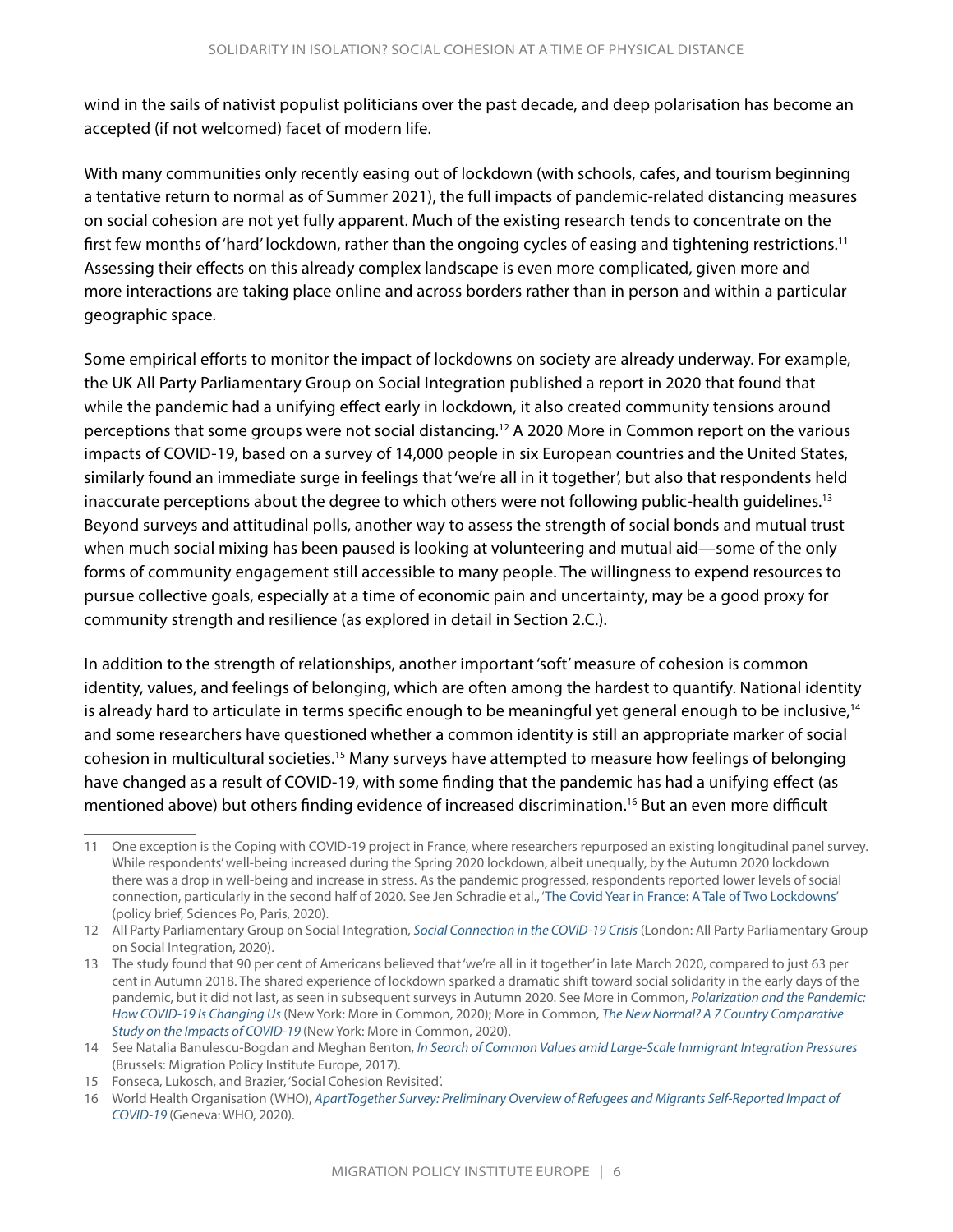<span id="page-9-0"></span>question is how to assess what impact, if any, these feelings have had on overall cohesiveness. One proxy is observance of local social norms, yet this is particularly hard to assess without face-to-face interactions. It may also prove to be a flashpoint during the pandemic as different norms come into conflict (e.g., publichealth guidance clashing with cultural practices, or changing norms around mask wearing but continued prejudice around religious head coverings).17

Even in the absence of solid measurements, it is possible to predict several stresses on social cohesion—as well as some opportunities for it to flourish. Each of the subsections that follow describes a trend that has emerged since the onset of the pandemic.

#### *A. Bridges between Groups Are Weakening*

Not all social bonds are fraying, but links between disparate groups may have suffered disproportionately during the pandemic, with periodic lockdowns interrupting the most common vehicles of social connectedness. The rich web of interactions that result from frequenting different centres of community life (everything from cafes to libraries) came to a halt, reducing these interactions to fewer (though potentially stronger) strands, largely within pre-existing networks. This means that the important grooves already established in people's lives—relationships with close friends and family—have been etched more deeply,<sup>18</sup> and in some cases they have become a critical lifeline for those unmoored by present circumstances.

These have been reinforced by the virtual tools that have flourished during periods of lockdown, such as birthday parties held via Zoom. But other kinds of social capital—the kinds that build bridges between groups<sup>19</sup> and are based on spontaneous and casual encounters—have largely gone dormant or crumbled.<sup>20</sup> Organic social mixing all but ceased.

*Not all social bonds are fraying, but links between disparate groups may have suffered disproportionately during the pandemic.*

Bringing diverse groups of people together in meaningful ways has long depended on neutral, safe, and free community gathering places such as libraries, places of worship, and schools. Such places have also often served as touchpoints for people to access further services. When these closed for business, it became more difficult to forge meaningful contact among people not already in the same social networks,

<sup>17</sup> Despite widespread local ordinances requiring (or at least recommending) mask-wearing for public-health purposes during the pandemic, certain jurisdictions have imposed new restrictions on religious face coverings during the same period. For example, the right-wing Swiss People's Party put forward a proposal to ban all face coverings in Switzerland, which was passed in a March 2021 referendum. See BBC News, ['Switzerland Referendum: Voters Support Ban on Face Coverings in Public'](https://www.bbc.com/news/world-europe-56314173), BBC News, 7 March 2021.

<sup>18</sup> A survey of nearly 2,000 Australians asked how social distancing had affected social interactions. Many respondents said they had started to see their networks shrink, as they socialised with 'a very particular subgroup'. Those able to connect with existing friends online felt that these friendships became closer. Many respondents said that they missed casual interactions in their communities. See Celina Ribeiro, '[How Lockdowns Are Changing Our Friendship Groups](https://www.bbc.com/worklife/article/20201005-how-covid-19-is-changing-our-social-networks)', BBC, 9 October 2020.

<sup>19</sup> Bridging social capital describes connections between individuals across divides such as race, religion, and class. Conversely, bonding social capital occurs within a group or community that is largely homogeneous in terms of demographics, resources, and attitudes. See Tristan Claridge, ['Functions of Social Capital—Bonding, Bridging, and Linking'](https://d1fs2th61pidml.cloudfront.net/wp-content/uploads/2018/11/Functions-of-Social-Capital.pdf?x66629), Social Capital Research and Training, 20 January 2018.

<sup>20</sup> Research suggests that these casual social encounters, what sociologists call 'weak ties', are very beneficial because they 'offer people a way to be seen, heard, and appreciated, as well as the chance for them to express gratitude'. They also can serve as entry points to new groups of people. See Colleen Walsh, '[The Value of Talking to Strangers—and Nodding Acquaintances'](https://news.harvard.edu/gazette/story/2020/08/covid-19-is-evaporating-casual-connections-and-why-thats-bad/), *The Harvard Gazette*, 27 August 2020.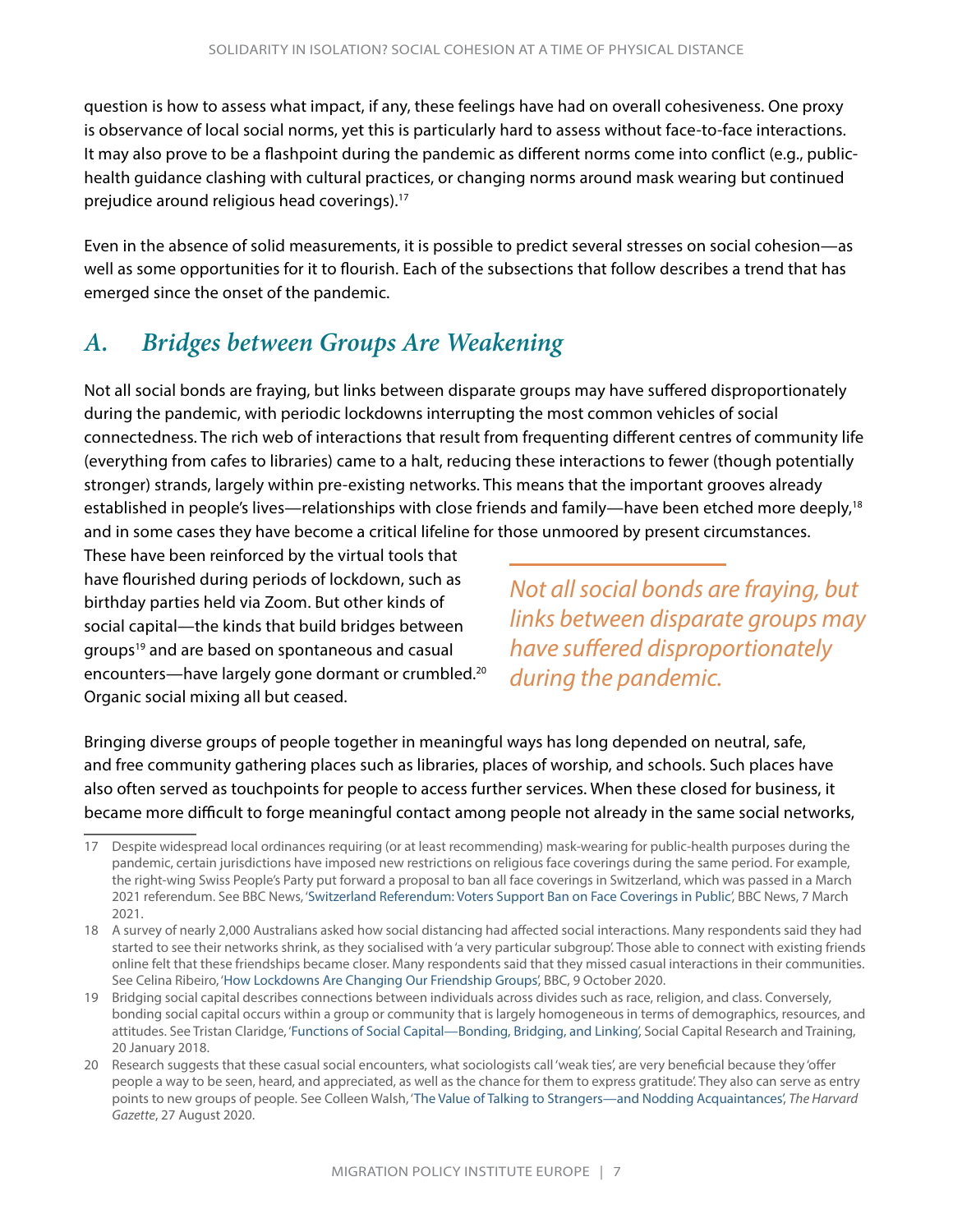and marginalised groups were cut off from a wider web of social supports than is visible on the surface.<sup>21</sup> Most public places have not wholly flipped the switch back to 'open' as restrictions ease, but instead are experimenting with hybrid models—limited hours, or timed entry requiring reserving tickets in advance. This narrowing of access favours the more connected and networked, and means that casual encounters in museums or libraries may still be out of reach.

One bright spot is the new forms of bonding social capital that emerged by virtue of people being anchored to their neighbourhoods: lingering conversations with neighbours on porches that would have otherwise been hurried past on the way to work, and the now infamous neighbourhood sing-a-longs from apartment balconies or coordinated clapping for frontline workers.<sup>22</sup> These place-based initiatives are, on the surface, inclusive (as they are open to anyone in the vicinity), but they do little to form bridges between ethnically or socioeconomically segregated areas, or may not be long-lasting enough to constitute progress on deeper social issues. For example, the United Kingdom's 'Clap for Carers' lasted ten weeks during the first lockdown. Many credited the initiative for making people feel part of something bigger while also allowing residents to meet their neighbours—sometimes for the first time. But the weekly clap ended amid criticism that it was becoming politicised and that what health-care workers really wanted was not applause but more funding and personal protective equipment.<sup>23</sup> Efforts to revive the initiative in January 2021 fell flat.

Virtual tools have emerged to try to mimic the spontaneous encounters that have been lost. For instance, apps such as QuarantineChat connect strangers at random points of the day.<sup>24</sup> Another video chat app called twine matches users who are interested in the same discussion questions.25 But while these may

prove beneficial for some, they tend to target the lowesthanging fruit (i.e., connecting international students<sup>26</sup> and getting information to already well-connected groups) rather than addressing bigger problems such as how to systematically reach those who were socially isolated before the pandemic.<sup>27</sup>

*Video chats are mostly a tool to sustain existing relationships, but they may be insufficient to begin new relationships from scratch.*

Video chats are mostly a tool to sustain existing relationships, but they may be insufficient to begin new relationships from scratch, put a dent in a lack of trust among certain groups (or toward public authorities),

<sup>21</sup> In the United States, for example, low-income students have been dropping out or not enrolling in college at all because of the pandemic. In addition to economic hardship, another factor contributing to this trend is a lack of access to a reliable internet connection or space to study remotely as college campuses have closed libraries and other facilities. See Heather Long and Danielle Douglas-Gabriel, '[The Latest Crisis: Low-Income Students Are Dropping Out of College this Fall in Alarming Numbers',](https://www.washingtonpost.com/business/2020/09/16/college-enrollment-down/) *The Washington Post,* 16 September 2020.

<sup>22</sup> Reportedly, millions of Britons clapped for frontline workers from their windows and doorsteps at 8 pm BST on 21 May 2020. See Andrew Sparrow, ['Britain Comes Together to Clap for Carers on Covid Frontline—As It Happened](https://www.theguardian.com/politics/live/2020/may/21/uk-coronavirus-live-news-update-covid-test-and-trace-second-wave)', *The Guardian*, 21 May 2020.

<sup>23</sup> Doug Faulkner, ['Coronavirus: Is This the Final Hurrah for Clap for Carers?'](https://www.bbc.com/news/uk-52818869), BBC News, 28 May 2020.

<sup>24</sup> QuarantineChat, '[QuarantineChat',](https://quarantinechat.com/) accessed 19 May 2020.

<sup>25</sup> Sarah Perez, ['Twine Aims to End Social Isolation with Its Video Chat App for Deep Conversations](https://techcrunch.com/2020/04/08/twine-aims-to-end-social-isolation-with-its-video-chat-app-for-deep-conversations/)', Tech Crunch, 8 April 2020.

<sup>26</sup> For example, the University of Warsaw launched a virtual meeting programme (Multicultural Volunteering Online) to match Polish and foreign students in pairs or groups so that they can communicate with and support one another via the internet. See University of Warsaw, ['Multicultural Volunteering Online](https://en.uw.edu.pl/multicultural-volunteering-online/)', accessed 24 March 2021.

<sup>27</sup> However, there have been some *ad hoc* efforts to reach traditionally isolated groups such as seniors. For example, three college students founded a nonprofit called Big & Mini that connects youths with older adults to combat loneliness and bridge generational divides during the pandemic. See Sandra West, '[This Longhorn Startup Is Bridging the Generation Gap to Combat](https://news.utexas.edu/2020/11/24/this-longhorn-startup-is-bridging-the-generation-gap-to-combat-loneliness/)  [Loneliness](https://news.utexas.edu/2020/11/24/this-longhorn-startup-is-bridging-the-generation-gap-to-combat-loneliness/)', UT News, 24 November 2020.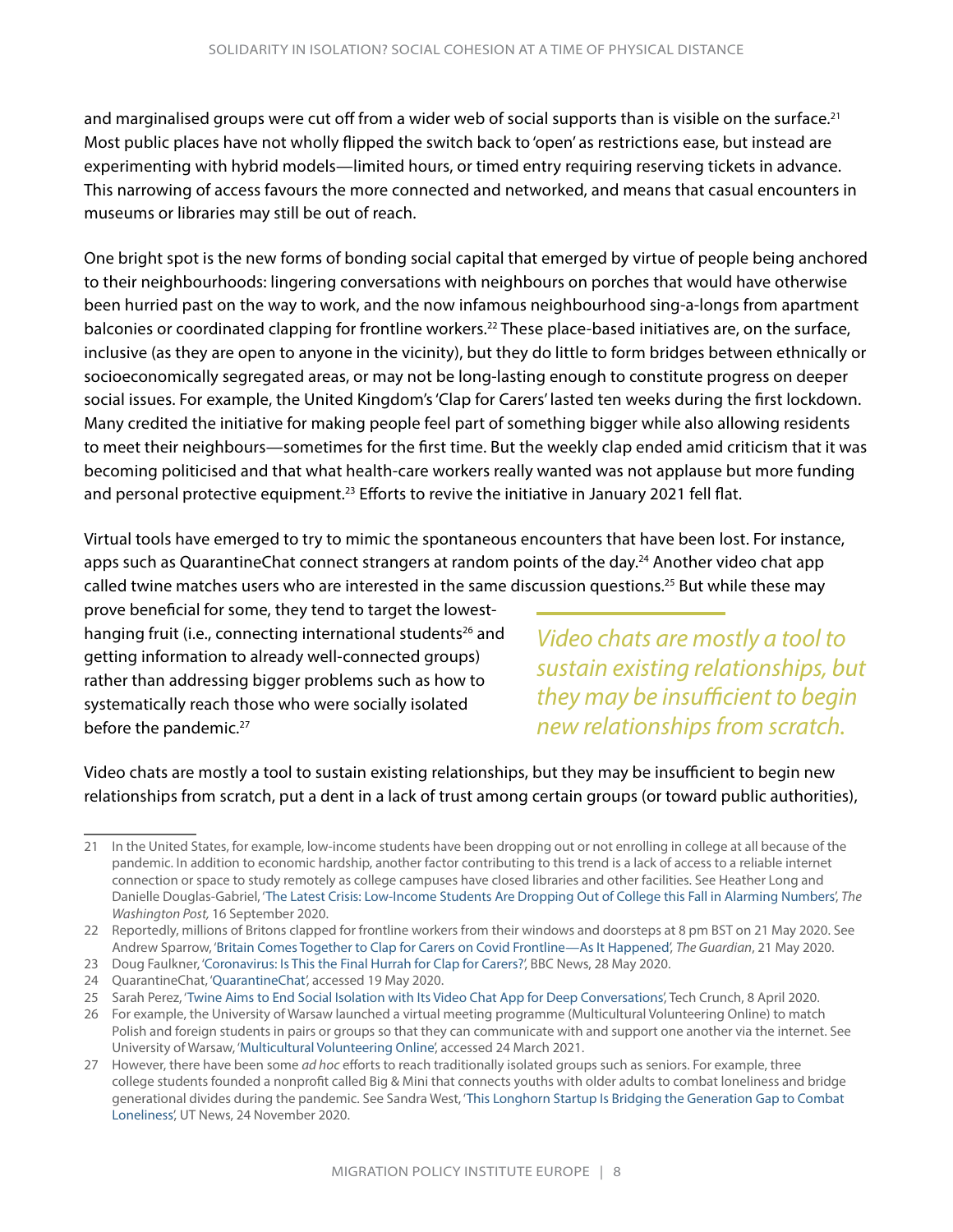<span id="page-11-0"></span>or offer a salve for flare-ups of community tensions, especially where these have long gone unaddressed. There is a fear that a long period of social isolation may become a breeding ground for more distrust and discrimination against visibly and religiously different migrants and their families, who have long been accused of 'living apart', at a time when tools to soothe these tensions are limited. In the World Health Organisation's 2020 ApartTogether Survey of 30,000 migrants and refugees from around the world, a significant proportion felt that discrimination had worsened in various ways, with nearly one in three young adults (ages 20 to 29) reporting they were treated less well because of their origins.<sup>28</sup>

Some targeted interventions have attempted to dislodge prejudice and stereotypes. For example, the Britain Connects project, a partnership between two widely read newspapers and the Behavioural Insights Team, used behavioural science to help make online video conversations between diverse strangers (such as young, ethnic minority voters who opposed Brexit and older, White voters who supported it<sup>29</sup>) as fruitful as possible. Participants were encouraged to focus on what they have in common rather than their differences.<sup>30</sup> And unlike spontaneous conversations, which are not typically recorded and disseminated, these online interactions may even help break down social barriers for those who watch or read about them later. It remains to be seen whether this type of innovation endures even after most in-person activities resume.

#### *B. Virtual Immigrant Integration Activities Are Imperfect Substitutes for Social Connection*

While digital tools have in many ways been a blessing amid social-distancing measures, not all integration activities survived (or thrived in) the shift to the virtual sphere. Attempts to rebuild social infrastructure in a virtual way may have left out populations with the greatest need for social connection and captured only a fraction of what in-person initiatives are able to achieve. The barriers to entry may have been highest for immigrant groups, particularly those with limited receiving-country language proficiency, weaker local information networks, and limited access to electronic devices or the internet. At the EU level in 2020, while 86 per cent of individuals reported using the internet at least once per week, this average obscures sometimes large differences between urban and rural populations and between low- and high-skilled groups. For example, the share of frequent internet users drops to 68 per cent if you look at women with low levels of formal education.31

And while access to the internet can theoretically be solved with enough resources (for instance, schools lending free laptops to children), ensuring that people can use virtual tools well takes much more than just distributing supplies. Access on its own does not translate into proficiency. While there are numerous digital replacements for in-person language learning, for example, such courses are most accessible to the tech savvy and those requiring minimal in-person supervision and support. With many students and newcomers expected to continue learning online, less digitally literate or connected households have effectively been

<sup>28</sup> WHO, *ApartTogether Survey*.

<sup>29</sup> Ros Wynne Jones and Claire Donnelly, ['Britain Connects: What Happened When Boris Johnson Fan Zoomed Labour Supporter](https://www.mirror.co.uk/news/uk-news/britain-connects-what-happened-zoom-21972541)', *Daily Mirror*, 4 May 2020.

<sup>30</sup> Behavioural Insights Team, ['Britain Connects: Take Part in Our Project to Bring Britain Together'](https://www.bi.team/blogs/britain-connects-take-part-in-our-project-to-bring-britain-together/), Behavioural Insights Team, 7 May 2020.

<sup>31</sup> Eurostat, '[Individuals—Frequency of Internet Use \[ISOC\\_CI\\_IFP\\_FU\]'](https://ec.europa.eu/eurostat/web/products-datasets/-/isoc_ci_ifp_fu), updated 25 May 2021.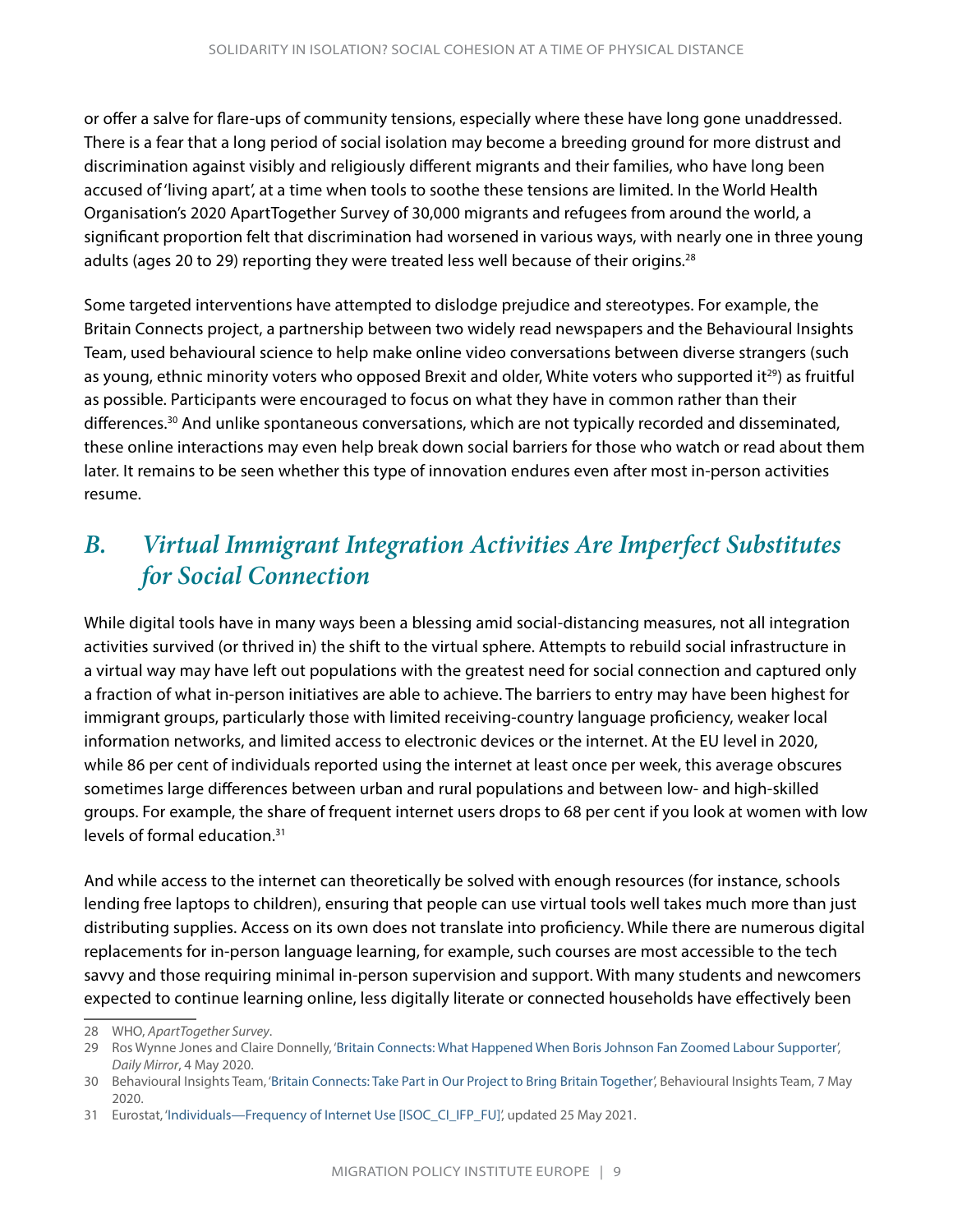shut out of the classroom.32 Areas that made a full shift to digital communication, including to disseminate vital public-health information or pandemic-related financial benefits, may therefore have amplified intercultural distance and existing inequalities as certain groups were left further behind.

*With many students and newcomers expected to continue learning online, less digitally literate or connected households have effectively been shut out of the classroom.* Much of the infrastructure that specifically supports immigrants and refugees (such as language instruction and housing assistance) was effectively put on hold in the early months of the pandemic, $33$  with populations left in limbo while clunky systems attempted to translate offerings into virtual spaces. Inclusion-focused programming in particular, which is rooted in face-to-face interactions, is difficult to replicate in the virtual sphere.<sup>34</sup> Programmes that survive on the strength of volunteers have also taken a hit from

the pandemic. In the wake of the 2015–16 European migration and refugee crisis, for example, a complex web of partnerships between governments, private corporations, and civil society emerged, providing support, training, and other tools to newcomers.<sup>35</sup> But this fragile ecosystem was in some cases heavily dependent on elderly volunteers vulnerable to COVID-19, and it was not built to withstand sudden lulls in activity. Community sponsorship programmes, for instance, whereby a group of volunteers takes over some of the responsibilities typically held by state actors for resettling refugees, were suddenly left in the lurch as resettlement was halted. The programmes are often credited with speeding up integration by placing newcomers into ready-made and supportive communities, but the pause in arrivals threatened the momentum and 'muscle memory' of these programmes (and in more practical terms, imperilled things such as housing arrangements). However, volunteer-run programmes may have had certain advantages over state-run programmes, for instance being more able to compensate for social-distancing measures with apps such as WhatsApp and Zoom.36

The past year has taught us that a certain set of experiences can be recreated online, but others cannot make the leap from in person to virtual. The most successful immigrant integration activities during the pandemic have been those that targeted newcomers who already had a foothold in a society, whether by virtue of their skills (including technological prowess), education levels, or language ability—or their youth. For example, at Startblok Riekerhaven, a co-housing initiative in Amsterdam for young refugees and Dutch students, residents were able to reinforce the social mixing at the heart of the project by moving group activities such as yoga classes online.<sup>37</sup> The Swedish nonprofit Kompis Sverige (Buddy Sweden) launched

<sup>32</sup> Sarah R. Lambert, ['Do MOOCs Contribute to Student Equity and Social Inclusion? A Systematic Review 2014–18'](https://www.sciencedirect.com/science/article/pii/S0360131519302465), *Computers & Education* 145 (2020): 103693; UK Government Digital Service, Cabinet Office, ['A Checklist for Digital Inclusion—If We Do These](https://gds.blog.gov.uk/2014/01/13/a-checklist-for-digital-inclusion-if-we-do-these-things-were-doing-digital-inclusion/)  [Things, We're Doing Digital Inclusion](https://gds.blog.gov.uk/2014/01/13/a-checklist-for-digital-inclusion-if-we-do-these-things-were-doing-digital-inclusion/)', updated 13 January 2014.

<sup>33</sup> During a closed-door meeting with integration policymakers that the Migration Policy Institute Europe (MPI Europe) convened in April 2020, senior officials from Czechia, Denmark, Finland, France, Germany, the Netherlands, Norway, and Poland, among others, described a 'state of emergency' in the early days of the pandemic that left governments with little bandwidth as they scrambled to translate in-person offerings (such as language courses) to digital platforms, postpone language tests and other integration requirements, and disseminate fast-changing information in multiple languages and mediums. MPI Europe Integration Futures Working Group Meeting, 'Solidarity in Sickness: Identifying Pressing Integration Implications of COVID-19', 1 April 2020.

<sup>34</sup> Liam Patuzzi, *[Driving Migrant Inclusion through Social Innovation: Lessons for Cities in a Pandemic](https://www.migrationpolicy.org/research/migrant-inclusion-social-innovation-cities-pandemic)* (Brussels: MPI Europe and International Organization for Migration, 2020).

<sup>35</sup> Liam Patuzzi, Meghan Benton, and Alexandra Embiricos, *[Social Innovation for Refugee Inclusion: From Bright Spots to System Change](https://www.migrationpolicy.org/research/social-innovation-refugee-inclusion-bright-spots-system-change)* (Brussels: MPI Europe, 2019).

<sup>36</sup> Participant discussions during the European Policy Centre roundtable, 'Future-Proofing EU Resettlement Policies: Scaling up Commitments', 21 June 2021.

<sup>37</sup> Ginny de Bruin, ['Update: Starblok in Tijden Van Corona](https://startblokriekerhaven.nl/update-startblok-in-tijden-van-corona/)', Startblok Riekerhaven, 26 March 2020.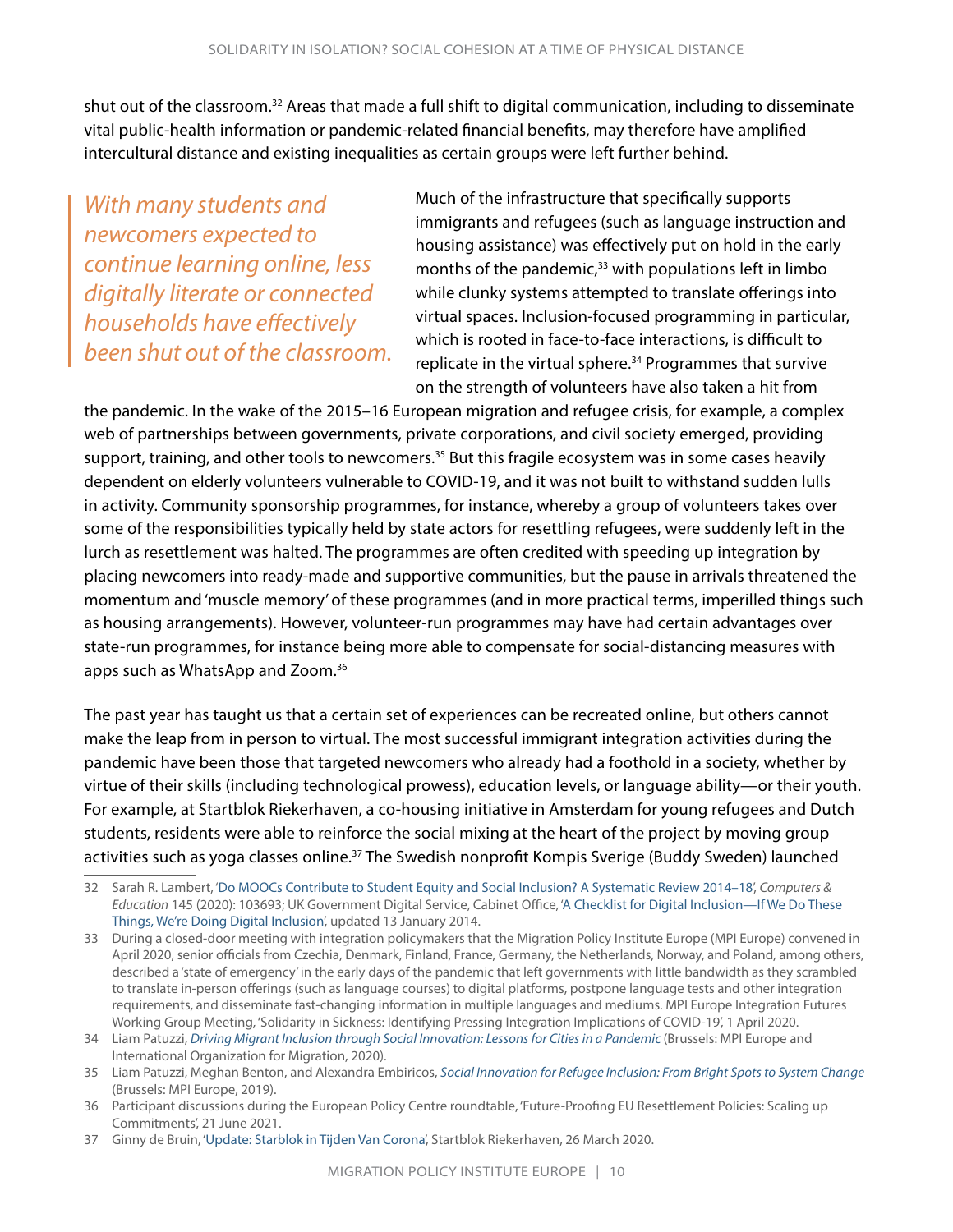<span id="page-13-0"></span>the project Language Buddy Online to help newcomers learn Swedish by connecting them via video to native Swedes.38 But other community-building activities may never find a good fit in the virtual world (such as food festivals and cultural parades). Others may disappear altogether due to funding cuts. And while some people may thrive with new forms of digital connectivity, others may suffer from forced isolation (including mental and physical health strains).<sup>39</sup> At best, this period of limited contact will delay newcomers' integration in terms of exposure to language and culture, and at worst, it could permanently stunt it.

### *C. New Forms of Solidarity Have Emerged but May Not Last*

Following the onset of the pandemic, thousands of aid groups formed at the local level to reimagine how to provide critical services (such as grocery or medicine delivery) to neighbours in need. In Denmark, 56 new support groups were established on Facebook the day the lockdown was announced in March 2020; within three weeks, 247 support groups had emerged.<sup>40</sup> This pattern was replicated around the world. For example, an estimated 800 mutual aid groups were active in the United States as of March 2021.<sup>41</sup> And as the crisis has worn on, many of these groups have expanded their offerings beyond food and basic supplies, for instance connecting children with technology for remote schooling and, since the beginning of 2021, helping disadvantaged populations register for vaccinations. Some of these groups have also expanded beyond practical help into socioemotional assistance. In Lithuania, the mutual assistance and online volunteering platform Stream targets refugees and asylum seekers and aims to bring communities together during quarantine through online seminars, workshops, training, and counselling on a wide range of topics and content in different languages. As of March 2021, the initiative was still in operation and had reached 250 users with 92 online activities.<sup>42</sup>

Early evidence suggests that highly flexible, volunteer-driven operations have had a better chance of succeeding in places where trust was already high and networks robust. Research from Denmark, for example, reveals that the vast majority of informal pandemic-related support was distributed through existing relationships, with only 9 per cent of survey respondents organising help for someone outside their networks.43 A study in Germany similarly found that the vast majority of aid was between family, friends, and neighbours; only 20 per cent of helpers offered aid to people they were not previously connected to.<sup>44</sup> Thus, there may be limits to how scalable these initiatives are, as the ties that bind do not always stretch.

<sup>38</sup> Kompis Sverige, '[Break Your Own and Others' Isolation: Become a Language Friend Online](https://kompissverige.se/sprakkompis-online/)', accessed 21 May 2020.

<sup>39</sup> Research has found that loneliness heightens health risks, such as excessive smoking and alcohol consumption, and can increase the risk of premature death far more than many other leading health indicators, such as obesity. Perceived social isolation is also linked to depression, poor sleep quality, and accelerated cognitive decline. See Amy Novotney, '[The Risks of Social Isolation'](https://www.apa.org/monitor/2019/05/ce-corner-isolation), *American Psychological Association* 50, no. 5 (2019).

<sup>40</sup> Hjalmar Bang Carlsen, Jonas Toubøl, and Benedikte Brincker, ['On Solidarity and Volunteering during the COVID-19 Crisis in](https://www.tandfonline.com/doi/full/10.1080/14616696.2020.1818270)  [Denmark: The Impact of Social Networks and Social Media Groups on the Distribution of Support](https://www.tandfonline.com/doi/full/10.1080/14616696.2020.1818270)', *European Societies* 23, sup1 (2021): S122–S140.

<sup>41</sup> According to one database mapping mutual aid efforts in the United States, there were 293 groups with an active web presence as of March 2021. News articles estimate the number of groups to be 800 or higher. See Mutual Aid Hub, ['Database of Localized](https://www.mutualaidhub.org/resources)  [Resources during Corona Outbreak](https://www.mutualaidhub.org/resources)', accessed 17 March 2021; Kimiko de Freytas-Tamura, '[How Neighborhood Groups Are Stepping](https://www.nytimes.com/2021/03/03/nyregion/covid-19-mutual-aid-nyc.html)  [in Where the Government Didn't'](https://www.nytimes.com/2021/03/03/nyregion/covid-19-mutual-aid-nyc.html), *New York Times,* 3 March 2021.

<sup>42</sup> European Web Site on Integration, '[STREAM'](https://ec.europa.eu/migrant-integration/intpract/stream), accessed 24 March 2021.

<sup>43</sup> Carlsen, Toubøl, and Brincker, 'On Solidarity and Volunteering during the COVID-19 Crisis in Denmark'.

<sup>44</sup> This study also found weak links among the outer rings of people's social networks, for instance, only one in six respondents (N=4,799) said they offered aid to someone within their associations or religious communities, whereas 80 per cent reported giving aid to family members, and 69 per cent to friends and neighbours. See Sebastian Koos and Ariane Bertogg, '[Lokale](https://kops.uni-konstanz.de/bitstream/handle/123456789/49942/Koos_2-15cxzwl16uv9e7.pdf?sequence=1)  [Solidarität während der Corona-Krise: Wer gibt und wer erhält informelle Hilfe in Deutschland?'](https://kops.uni-konstanz.de/bitstream/handle/123456789/49942/Koos_2-15cxzwl16uv9e7.pdf?sequence=1), University of Konstanz, 2020.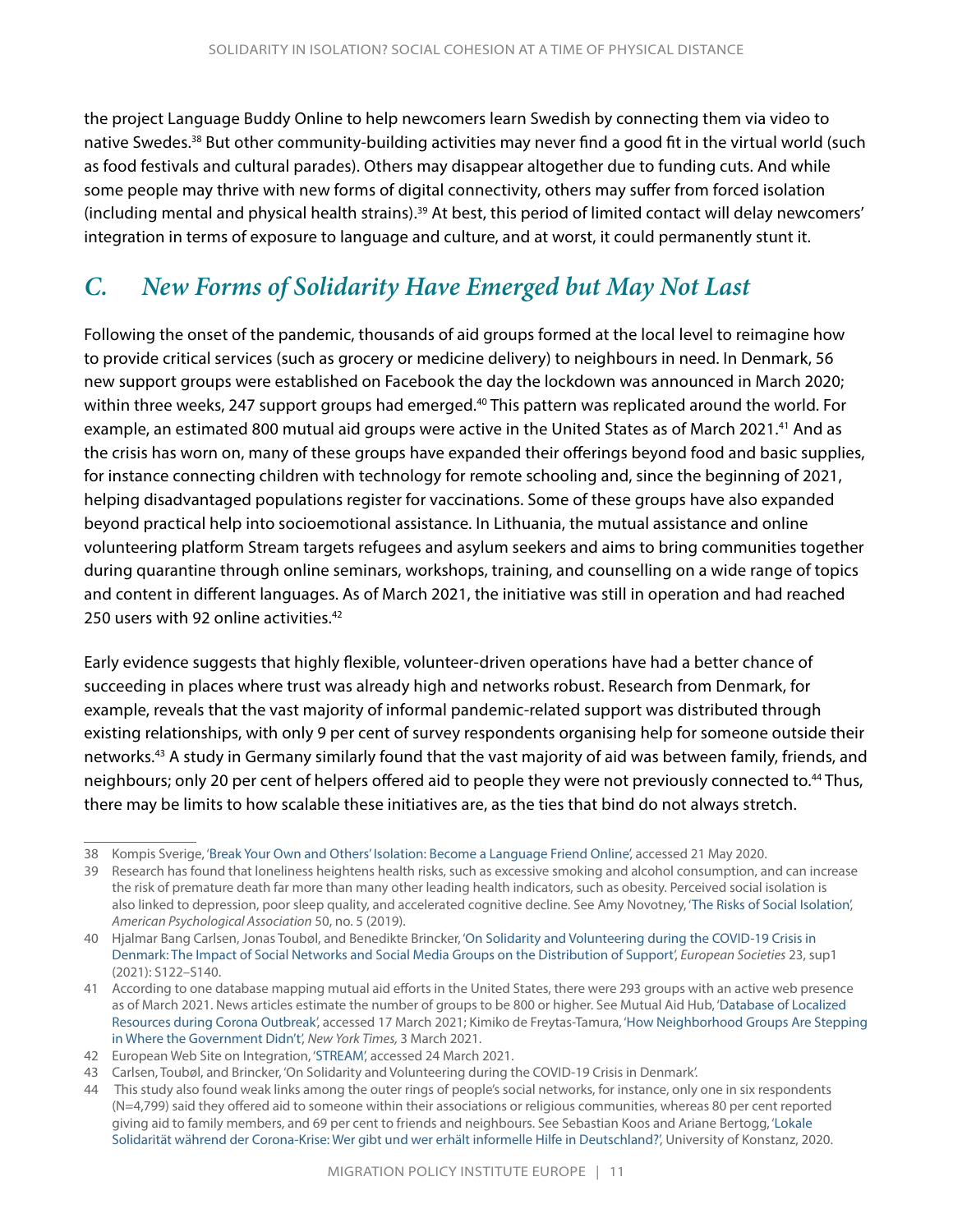One of the strengths of mutual aid is its informality; these programmes bypass bureaucratic hurdles rather than reinvent infrastructure. They typically do not ask recipients for proof of circumstances—and critically, legal status—to receive aid. But the flip side of this flexibility is often a lack of sustainability. The weak infrastructure may not be able to accommodate scaling up or transitioning to more permanent and consistent ways of working. Still, it is encouraging that these new efforts have succeeded in doing more than mobilising existing cadres of volunteers; there is evidence that COVID-19 has actually unlocked additional volunteer capacity and more people than ever before became 'helpers'. A German survey conducted in April and May 2020 found that 25 per cent of people participating in local mutual aid efforts were new to this type of volunteering.<sup>45</sup> Past research has similarly shown the mobilising power of seminal events. For example, research on the volunteering legacy of the 2012 London Olympics indicates

a significant share of people were first-time volunteers, primarily motivated by the 'chance of a lifetime' opportunity to contribute rather than a general interest in volunteering or lifestyle change.46 To harness and sustain this new influx of support, programmes must trade some flexibility for formality in order to train and continue recruiting volunteers and, crucially, have legal standing to accept the public funds or private grants that will be necessary for growth.

*There is evidence that COVID-19 has actually unlocked additional volunteer capacity and more people than ever before became 'helpers'.*

Many volunteer and mutual aid efforts have run out of steam over the prolonged period of crisis. Some individuals involved have experienced major life upheavals and become more focused on their own survival, while others have experienced burnout. Many informal groups have in fact already ended their efforts. And while some established civil-society and humanitarian aid groups have seen a flurry of new engagement, others saw their ranks decline (most likely as a result of in-person limitations and volunteer fatigue),47 or even external barriers that have taken away opportunities for engagement (such as the temporary halt in refugee resettlement). Some schemes that experienced an early flood of support also struggled to absorb the sudden increase in interested volunteers. Long delays between signing up and being mobilised into action can dampen enthusiasm, even if engagement is still needed during the recovery.<sup>48</sup> In Stuttgart, Germany, the municipality had to stop accepting volunteers only a week after it launched Stuttgart Neighbourhood Aid in mid-March 2020 as it had already reached its target of 500 registrations.<sup>49</sup> In the

<sup>45</sup> Koos and Bertogg, 'Lokale Solidarität während der Corona-Krise'.

<sup>46</sup> Moreover, many volunteers who felt their skills were underused or their roles were not challenging enough were less inclined to do it again. The surge in volunteering lasted about two years before returning to normal levels. See Niki Koutrou, Athanasios Pappous, and Anna Johnson, '[Post-Event Volunteering Legacy: Did the London 2012 Games Induce a Sustainable Volunteer](https://www.mdpi.com/2071-1050/8/12/1221)  [Engagement?'](https://www.mdpi.com/2071-1050/8/12/1221), *Sustainability* 8, no. 12 (2016).

<sup>47</sup> In the beginning of the pandemic, the Red Cross in France, with a normal count of 60,000 volunteers, had 30,000 new people express interest. Also in France, the platform Tous Bénévoles (All Volunteers) saw their ranks double in 2020, adding 40,000 new volunteers. The International Committee of the Red Cross experienced similar surges around the world, including 48,000 new signups in the Netherlands and 60,000 in Italy. However, in the United States, a survey conducted in August 2020 found that two-thirds of respondents had decreased their volunteering activities or stopped altogether because of the pandemic. See Margot Delpierre, '[Covid-19: anciens bénévoles et nouveaux venus, comment les associations ont fait face'](https://www.franceculture.fr/societe/covid-19-anciens-benevoles-et-nouveaux-venus-comment-les-associations-ont-fait-face), France Culture, 1 May 2020; United Nations Regional Information Centre, ['COVID-19 Drives Global Surge in Volunteering'](https://www.un.org/en/coronavirus/covid-19-drives-global-surge-volunteering), accessed 15 June 2021; Fidelity Charitable, *[The Role of Volunteering in Philanthropy](https://www.fidelitycharitable.org/content/dam/fc-public/docs/resources/the-role-of-volunteering-in-philanthropy.pdf)* (Cincinnati: Fidelity Charitable, 2020); Paul Sullivan, ['Demands on Nonprofit Groups Rose](https://www.nytimes.com/2020/11/13/your-money/nonprofit-groups-volunteers-pandemic.html)  [in the Pandemic, Even as Volunteering Fell](https://www.nytimes.com/2020/11/13/your-money/nonprofit-groups-volunteers-pandemic.html)', *New York Times,* 13 November 2020; Amy Mckeever, '[Coronavirus Is Spreading Panic.](https://www.nationalgeographic.com/history/article/why-we-evolved-to-feel-panic-anxiety)  [Here's the Science behind Why](https://www.nationalgeographic.com/history/article/why-we-evolved-to-feel-panic-anxiety)', *National Geographic*, 18 March 2020.

<sup>48</sup> For a full analysis of volunteer engagement following the 2015–16 migrant and refugee crisis, see Susan Fratzke and Emma Dorst, *[Volunteers and Sponsors: A Catalyst for Refugee Integration?](https://www.migrationpolicy.org/research/volunteers-sponsors-refugee-integration)* (Washington, DC: MPI, 2019).

<sup>49</sup> Jetzt Helfen Tausende, ['Solidarität in Der Corona-Krise'](https://www.tag24.de/thema/coronavirus/stuttgart-coronavirus-covid-19-corona-krise-tausende-helfen-freiwillig-solidaritaet-hilfe-1494061), TAG24, 22 April 2020.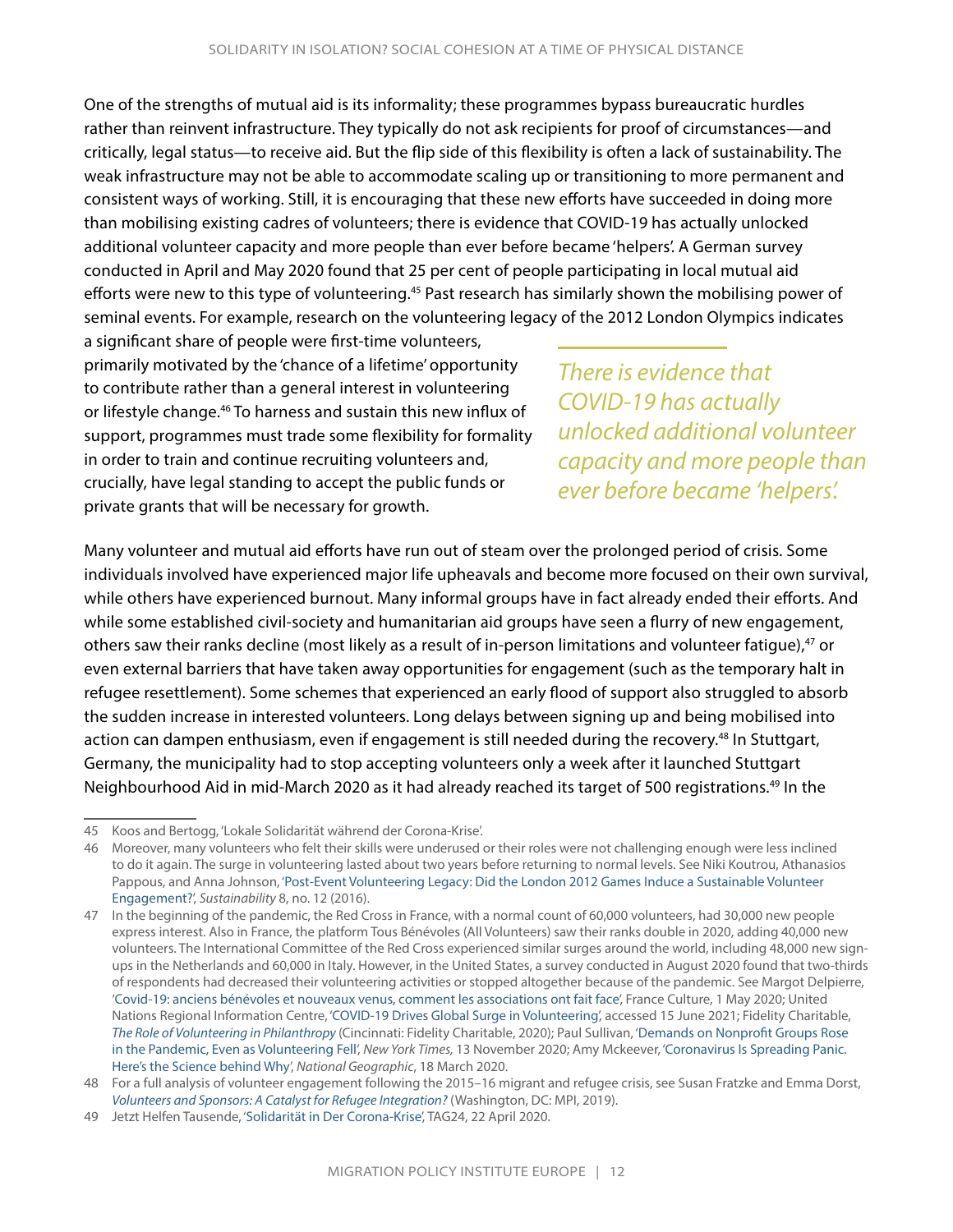<span id="page-15-0"></span>United Kingdom, more than 750,000 people signed up to be National Health Service volunteers (three times as many as were expected, with the initial target of 250,000 reached in less than 24 hours).<sup>50</sup> But by April 2020, some complained they did not have enough to do while others had not been given any tasks.<sup>51</sup>

Another challenge amid this flurry of civic engagement and volunteering has been that efforts are largely centred on the immediate emergency response rather than on what comes next. For example, in the United States, mental health hotlines created at the start of the pandemic may only be a band-aid solution, as they do not address the structural barriers to accessing treatment that predate the pandemic.52 And some of the platforms or systems developed under pressure may not be suited to long-term use; just because a service or project can make the transition from in person to digital does not mean the result will be simple to use or effective. Care must be taken to understand the various online and offline ways to best reach target groups, and how to make virtual platforms accessible, useful, and attractive. Another dimension of cultivating

sustainable community action is creating conditions for long-term trust. This should also extend to the apps and platforms being used and how transparent they are in terms of how personal data are being collected, stored, and shared. If platforms are not fortified to prevent privacy breaches now, this might not bode well for continued use down the line.

*Another challenge amid this flurry of civic engagement and volunteering has been that efforts are largely centred on the immediate emergency response rather than on what comes next.*

In some ways, society (or at least normal social life) has felt like it has been 'on ice' for the past year as a result of successive pandemic-imposed lockdowns. The arrival of effective vaccines has begun a gradual thawing, but it also threatens to create new schisms between those who are able and willing to receive a vaccine and those who are not. As policymakers navigate when and how to reopen societies without leaving anyone behind, it will be important to try to harness and channel the renewed sense of being 'all in this together' into something with longer-term impact on the barriers to social cohesion. Lessons from the 2015–16 migration and refugee crisis show that a robust support infrastructure needs to be in place to take advantage of and sustain volunteer engagement; this infrastructure is both cost and resource intensive, and typically flourishes best with government support.<sup>53</sup>

### **3 Conclusions and Policy Considerations for the Recovery**

Social isolation is not an automatic result of physical distance; you can feel lonely in a crowd and feel fulfilled at home alone. Its remedy depends on whether people can access new lifelines and services as well as meaningful human connections. For many, this human connection was already lacking before the pandemic. For instance, an October 2019 YouGov survey in the United Kingdom found that among 18- to

<sup>50</sup> UK National Health Service (NHS), ['NHS Volunteer Responders: 250,000 Target Smashed with Three Quarters of a Million](https://www.england.nhs.uk/2020/03/250000-nhs-volunteers/)  [Committing to Volunteer](https://www.england.nhs.uk/2020/03/250000-nhs-volunteers/)' (news release, 29 March 2020).

<sup>51</sup> Patrick Butler, ['A Million Volunteer to Help NHS and Others during Covid-19 Outbreak](https://www.theguardian.com/society/2020/apr/13/a-million-volunteer-to-help-nhs-and-others-during-covid-19-lockdown)', *The Guardian*, 13 April 2020.

<sup>52</sup> These issues are particularly concerning as mental health experts and studies indicate that a 'second pandemic' of widespread mental health needs is looming. See Allison Abrams, '[Is a Mental Health Crisis the Next Pandemic?'](https://www.psychologytoday.com/us/blog/nurturing-self-compassion/202103/is-mental-health-crisis-the-next-pandemic) *Psychology Today*, 17 March 2021.

<sup>53</sup> See Fratzke and Dorst, *Volunteers and Sponsors.*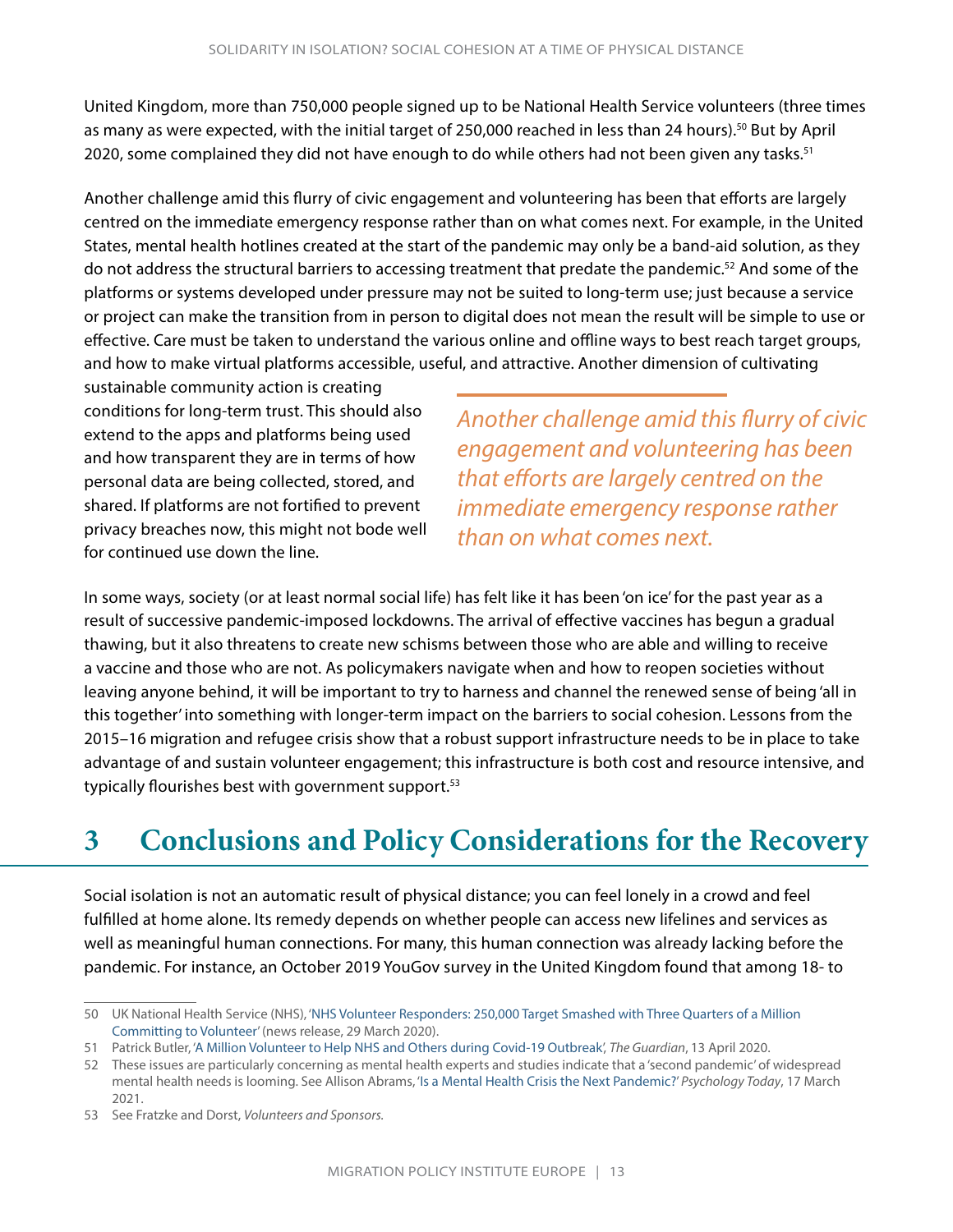24-year-olds—so-called digital natives—31 per cent felt lonely often or all the time.<sup>54</sup> New platforms that have emerged to address the mechanics of connecting people via video (when it is too dangerous to meet face to face) may therefore only be scratching the surface of the problem. More work is needed to figure out new ways to address old problems, such as loneliness, inequality, and discrimination—a far more difficult task.

If we are lucky, the pandemic may help kick-start a needed conversation on who we are, how we live as a community, who is and is not served by our social infrastructure, and how to make more inclusive decisions about the way forward. While even the immediate future is a vast unknown, we can anticipate the following:

- ► **There will be ebbs and flows of solidarity.** In the early waves of the pandemic, societies across Europe and North America experienced surges of solidarity to help the most vulnerable, but the momentum has ebbed and flowed, and in some cases slowed as attention turned away from acute crisis toward economic recovery. In many places, there has been pressure to get native-born residents back into work over immigrants (for example, low-wage workers in physically demanding sectors such as manufacturing or food processing already being transformed by automation). A sense of relative precarity may be felt across the board as many people will be less well off than before. But societies that are able to capitalise on the increased sense of solidarity and neighbourliness—channelling this goodwill into formal commitments and actions—may become more resilient in the face of (post-)crisis anxiety.
- ► **Fear and uncertainty will amplify both the prevalence and persuasiveness of false information.**  People are receiving many different messages and competing interpretations about the scope and degree of danger from the pandemic—and more recently, the efficacy and safety of vaccines. This barrage of mixed messages can breed distrust. In some cases, messages from governments themselves have been bungled, with misunderstandings between public-health experts, leaders, ministers, and different spokespersons.<sup>55</sup> If governments fail to address the glut of conflicting information, it opens up an information vacuum at a moment when people are hungry and desperate for knowledge that can help them. This is a recipe for exploitation, which populist and far-right actors in Europe and North America have already seized upon, including to stoke anti-Muslim sentiment.<sup>56</sup> As vaccine hesitancy becomes a bigger barrier to immunity than vaccine supply, governments need to ensure that high-quality, vetted content penetrates informal networks—and is trusted and used which often requires culturally sensitive, person-to-person contact.
- ► **Not all immigrant integration efforts have translated well to the virtual sphere.** The business of integration relies heavily on in-person interactions. While technical offerings (such as language or even

<sup>54</sup> Connor Ibbetson, ['Who Are the Most Lonely People in the UK?'](https://yougov.co.uk/topics/relationships/articles-reports/2019/10/03/young-britons-are-most-lonely), YouGov, 3 October 2019.

<sup>55</sup> Even the most basic public-health messages have been subject to wildly different interpretations. Early in the pandemic, for example, camps formed between those who adhered to strict social-distancing or mask-wearing measures and those who did not. An over-representation of people with a migrant background in the latter category may reinforce stigmas and animosity toward this group, especially where it becomes associated with higher infection rates or is blamed for spreading the disease.

<sup>56</sup> Unfounded rumours circulated around the internet that Muslims were receiving 'special treatment' to allow them to congregate during Ramadan, when Christian churches had been forced shut for Easter. This was widely disseminated to stoke anti-Muslim sentiment. See Saranac Hale Spencer, ['Stay-at-Home Policies Treat Mosques Same as Churches'](https://www.factcheck.org/2020/04/stay-at-home-policies-treat-mosques-same-as-churches/), FactCheck.Org, 30 April 2020.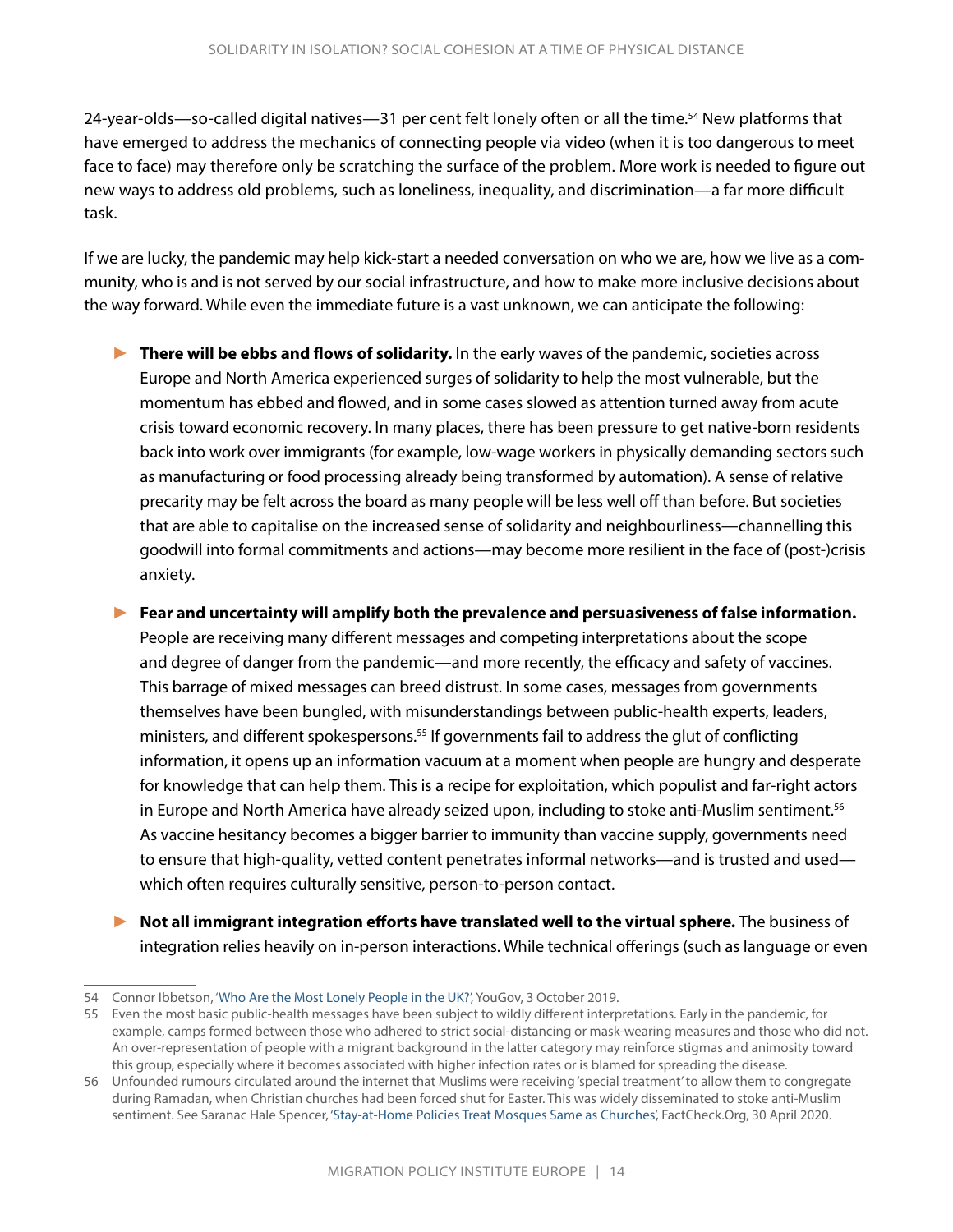work training) can be reimagined in virtual formats, such as one-on-one conversations with mentors or language tutors, the work of building community does not have an obvious digital replacement. As some organisations find efficiency in remote operations, inter-group contact may never reach prepandemic levels. Yet as programmes are reimagined in the virtual sphere, attention must be paid to recreating the benefits of face-to-face interactions—which, when done well, may still be the best way to forge friendships and reduce stereotypes.<sup>57</sup>

Governing during a national emergency is a delicate balancing act involving competing policy priorities and interests. Prioritising physical and public health, while necessary, requires a mix of ingredients that may prove harmful to the health and resilience of communities over the long term. For example, the economic downturn generated by global lockdowns may have flattened the curve, but the widespread unemployment and poor job prospects could scar a generation of workers.58 As we move towards recovery, there are still more trade-offs in terms of how much and in what order to reopen which sectors of society. In many parts of the United States, gyms and indoor restaurants have opened before schools or community centres, prioritising economic recovery over social recovery. These trade-offs will need to be constantly recalibrated. To ensure an inclusive and effective recovery—one that minimises harm of all kinds and accounts for the needs of the most vulnerable members of society, including those with migrant and refugee backgrounds—policymakers should consider the following:

► **Social capital is crucial to pandemic recovery.** Governments should look to strengthen the links between newcomers and long-standing residents through the recovery planning process, ensuring a diverse range of views—and needs—are incorporated.59 This is not a purely altruistic effort: evidence shows that communities with high levels of social capital and trust weathered the pandemic better than areas lacking robust support networks.<sup>60</sup> And while all social capital is helpful in the immediate aftermath of a crisis, bridges between groups may be particularly important for long-term recovery. For example, a study of post-tsunami Indian communities found that even where bonding social capital was high, disparities and lack of trust between groups undercut long-term resilience, as it discouraged the sharing of scarce resources and vital information between groups affected by the same disaster.<sup>61</sup> Governments can lay the groundwork now by developing consultative decisionmaking processes that can help rebuild links between different segments of society.

<sup>57</sup> For more on contact theory, see for example: Thomas F. Pettigrew, Linda R. Tropp, Ulrich Wagner, and Oliver Christ, ['Recent](https://www.sciencedirect.com/science/article/abs/pii/S0147176711000332)  [Advances in Intergroup Contact Theory'](https://www.sciencedirect.com/science/article/abs/pii/S0147176711000332), *International Journal of Intercultural Relations* 35, no. 3 (2011): 271–80.

<sup>58</sup> Susan Lund, Kweilin Ellingrud, Bryan Hancock, and James Manyika, ['COVID-19 and Jobs: Monitoring the US Impact on People and](https://www.mckinsey.com/industries/public-and-social-sector/our-insights/covid-19-and-jobs-monitoring-the-us-impact-on-people-and-places)  [Places](https://www.mckinsey.com/industries/public-and-social-sector/our-insights/covid-19-and-jobs-monitoring-the-us-impact-on-people-and-places)', McKinsey Global Institute, 29 April 2020.

<sup>59</sup> The provincial government in Saskatchewan, Canada, for example, came under sharp criticism from their political rivals for failing to consult with ethnic minority groups before announcing the COVID-19 recovery plans, despite the high infection rate in these communities. See Jayda Taylor, ['Meili Says Re-Open Sask. Plan Shows Lack of Consultation and Supports to Recover](https://paherald.sk.ca/2020/04/24/meili-says-re-open-sask-plan-shows-lack-of-consultation-and-supports-to-recover-from-covid-19/)  [from COVID-19](https://paherald.sk.ca/2020/04/24/meili-says-re-open-sask-plan-shows-lack-of-consultation-and-supports-to-recover-from-covid-19/)', *Prince Albert Daily Herald*, 24 April 2020; Nicole Bohrer-Kaplan, Amenee Siahpush, and Samantha Nemana, *[Social](https://resilientcitiesnetwork.org/downloadable_resources/UR/Social-Cohesion-Handbook.pdf)*  [Cohesion: A Practitioner's Guide to Measurement Challenges and Opportunities](https://resilientcitiesnetwork.org/downloadable_resources/UR/Social-Cohesion-Handbook.pdf) (New York: Facebook and 100 Resilient Cities, 2019).

<sup>60</sup> One study looking at more than 2,700 U.S. counties found that 'moving a county from the 25th to the 75th percentile of the distribution of social capital would lead to a 18 per cent and 5.7 per cent decline in the cumulative number of infections and deaths'. See Christos A. Makridis and Cary Wu, ['How Social Capital Helps Communities Weather the COVID-19 Pandemic'](https://journals.plos.org/plosone/article?id=10.1371/journal.pone.0245135), *PLoS ONE* 16, no. 1 (2021). Previous research by Eric Klinenberg on the Chicago heatwave of 1995 found a strong correlation between social isolation and high fatality rates. See Eric Klinenberg, *Heat Wave: A Social Autopsy of Disaster in Chicago* (Chicago: University of Chicago Press, 2002).

<sup>61</sup> Nicholas Pitas and Colin Ehmer, 'Social Capital in the Response to COVID-19', *American Journal of Health Promotion* 34, no. 8 (2020): 942–44.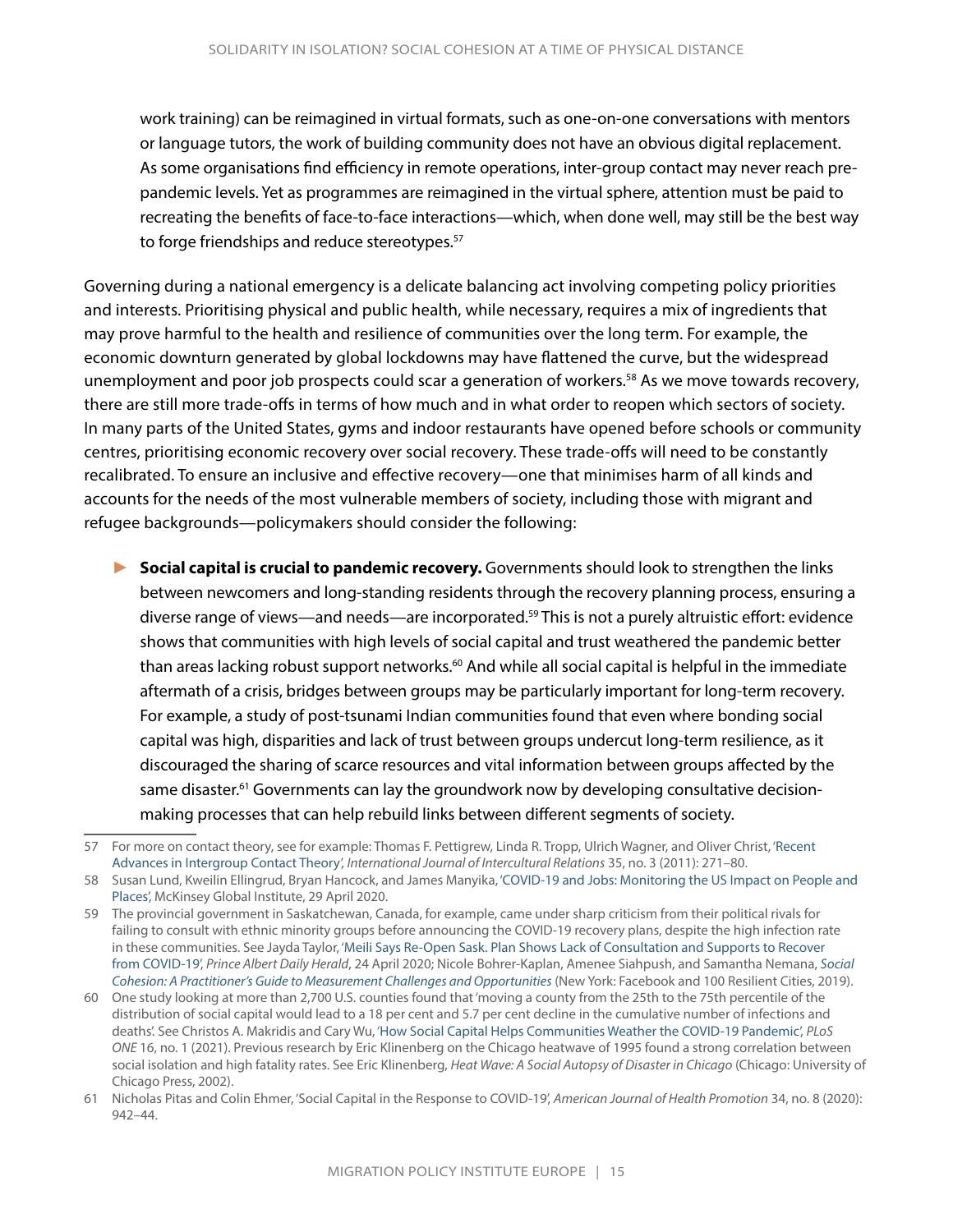- ► **Consider the 'signalling' power of how resources are allocated.** The pandemic is thrusting questions of equity to the fore. While some communities will need more help than others, there may be fierce resistance to allocating more resources to those deemed most in need at a time when every corner of society is feeling the impacts of the pandemic and related lockdowns—and when most are feeling relative insecurity. Policies that mainstream relief to all vulnerable groups, such as sector-wide assistance programmes or ones based on material conditions, could help keep anxious publics on side. It may also be important to demonstrate investment in community 'commons', such as parks and libraries, which may have broader appeal.
- ► **Focus on economic recovery measures that also bolster social infrastructure.** Putting social cohesion at the centre of recovery plans may not always be possible, and where it is feasible, it may involve a set of complex trade-offs and considerations. But as governments gradually lift restrictions, social well-being should be considered alongside economic goals. In drafting plans for which types of businesses will reopen and when, this could take the form of parallel discussions on which parts of the social infrastructure should be prioritised and why. For example, clear guidance is needed on what kinds of community engagement and volunteering activities are allowed and how to perform them safely. Debates over when to reopen schools have largely been based on the issue of children falling behind in their studies, or on granting parents a reprieve from juggling work and child-care responsibilities. But deconfinement plans that prohibit children from playing together may miss the broader function of schools as places of social encounter and emotional development. Likewise, reopening a library is not just about allowing people to borrow books. It is also about creating the space for community, information-sharing, and referrals to other services. In some places, economic concerns have driven reopening decisions—which has led to crowded bars and restaurants while children still attend virtual school. Governments need to assess the social costs of these decisions alongside the economic ones, and invest more in understanding the full returns on investment of social infrastructure.<sup>62</sup>

The COVID-19 pandemic did not invent most of the social cohesion and migrant inclusion challenges European and North American societies are experiencing. But it has exacerbated underlying issues and intensified the divide between the digital 'haves' and 'have nots'. To minimise the potential social damage from this prolonged period of lockdown, it is vital that social cohesion be prioritised during the recovery, both in terms of when and how parts of the social infrastructure are reopened and in how decisions are made and who is consulted. Missing this opportunity could turn this health crisis into a much longer and more profound social one.

> *To minimise the potential social damage from this prolonged period of lockdown, it is vital that social cohesion be prioritised during the recovery.*

<sup>62</sup> For a discussion of how policymakers can use cost-benefit analysis to calculate the broader social value of integration investments, see Meghan Benton and Paul Diegert, *[A Needed Evidence Revolution: Using Cost-Benefit Analysis to Improve Refugee Integration](https://www.migrationpolicy.org/research/cost-benefit-analysis-refugee-integration-programming)  [Programming](https://www.migrationpolicy.org/research/cost-benefit-analysis-refugee-integration-programming)* (Brussels: MPI Europe, 2018).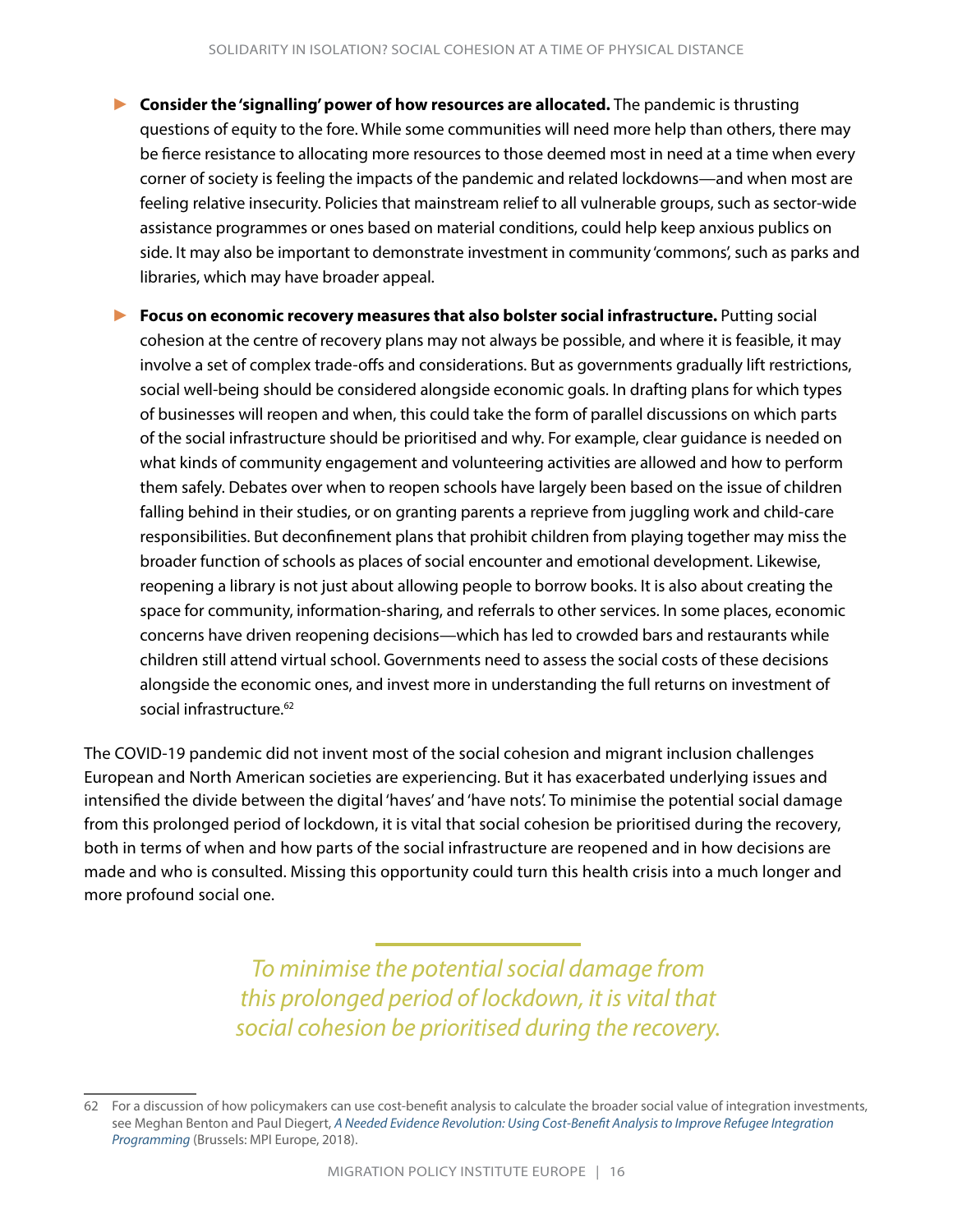### <span id="page-19-0"></span>**About the Authors**



#### **NATALIA BANULESCU-BOGDAN Mataliabbogdan**

Natalia Banulescu-Bogdan is Associate Director of the Migration Policy Institute (MPI) International Programme and a Nonresident Fellow with MPI Europe. Her areas of expertise include social cohesion and identity, values and civic engagement, and the intersection of nationalism and migration. Since she joined MPI in 2008, Ms. Banulescu-Bogdan has primarily worked with the Transatlantic Council on Migration, through which she has helped advise participating governments on various aspects of migration management. She has provided technical support to countries holding the rotating presidency of the European Union and to the annual Global Forum on Migration and Development. Previously, she worked at the Brookings Institution.

Ms. Banulescu-Bogdan obtained her master's degree in nationalism studies from the Central European University in Budapest and her bachelor's degree in international relations from the University of Pennsylvania.





Aliyyah Ahad was an Associate Policy Analyst with MPI Europe, where her research focused on European migration and integration policy, including EU partnerships with third countries, free movement and Brexit, and social innovation in refugee reception and integration. Currently, Ms. Ahad is the Senior Advisor on European Affairs and Policy for the Government of Bermuda.

Ms. Ahad holds a master of science in migration studies and master of public policy, with distinction, from the University of Oxford, where she studied as a Rhodes Scholar. She also holds an honours bachelor of arts in political science and sociology from the University of Toronto, with high distinction, and spent a year studying at Sciences Po Paris.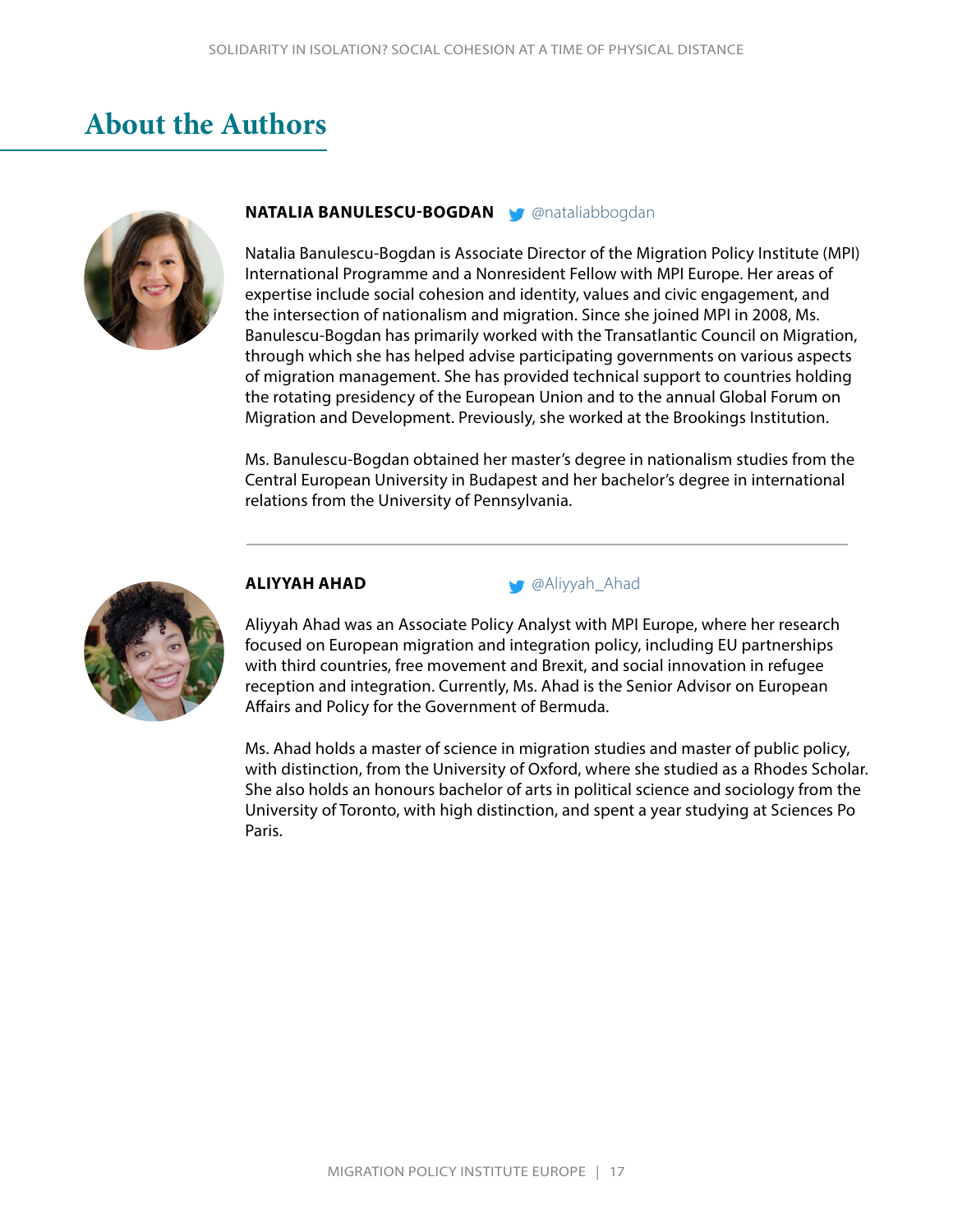# <span id="page-20-0"></span>**Acknowledgments**

This report was commissioned for a meeting of the Integration Futures Working Group held in May 2020. The theme of the meeting was 'Community-Building and Solidarity at a Time of Physical Distance'. The meeting was part of a series of five virtual roundtables that took place between April 2020 and June 2021, and that explored the implications of the COVID-19 pandemic for integration policy.

The authors acknowledge and thank the colleagues, reviewers, and other experts who contributed to this study, especially the participants of the Integration Futures Working Group meeting and other roundtables in this series, all of which shaped their thinking. Special thanks go to Meghan Benton for her thoughtful comments and insights, to Nicole Cassou for excellent research assistance, and to Lauren Shaw for her skilful edits.

The Integration Futures Working Group is a Migration Policy Institute Europe (MPI Europe) initiative that brings together senior policymakers, experts, civil-society officials, and private-sector leaders to stimulate new thinking on integration policy. It is supported by the Robert Bosch Foundation.

For more on the Integration Futures Working Group, visit: [www.migrationpolicy.org/programs/integration](http://www.migrationpolicy.org/programs/integration-futures-working-group)[futures-working-group](http://www.migrationpolicy.org/programs/integration-futures-working-group).

MPI Europe is an independent, nonpartisan policy research organisation that adheres to the highest standard of rigor and integrity in its work. All analysis, recommendations, and policy ideas advanced by MPI Europe are solely determined by its researchers.

© 2021 Migration Policy Institute Europe. All Rights Reserved.

Design: Sara Staedicke, MPI Layout: Yoseph Hamid, MPI Cover Photo: © UNHCR/Kate Thompson-Gorry

No part of this publication may be reproduced in any form by any means, electronic or mechanical, or included in any information storage and retrieval system, without permission from Migration Policy Institute Europe. A full-text PDF of this document is available for free download from [www.mpieurope.org](http://www.mpieurope.org).

Information for reproducing excerpts from this publication can be found at [www.migrationpolicy.org/about/copyright-policy](http://www.migrationpolicy.org/about/copyright-policy). Inquiries can also be directed to [communications@migrationpolicy.org.](mailto:communications@migrationpolicy.org)

Suggested citation: Banulescu-Bogdan, Natalia and Aliyyah Ahad. 2021. *Solidarity in Isolation? Social cohesion at a time of physical distance*. Brussels: Migration Policy Institute Europe.